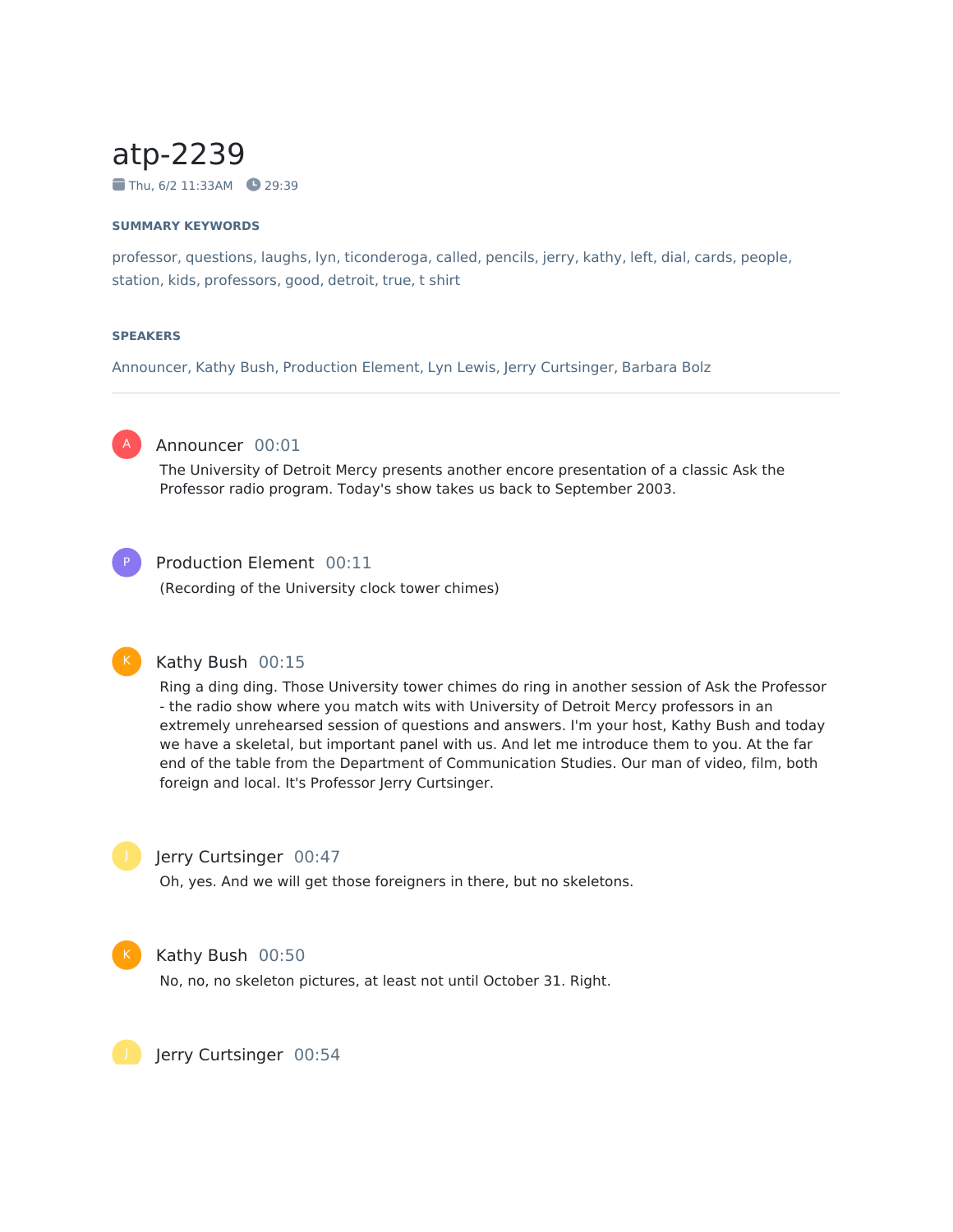We'll have some fun. Actually, you know, Greenfield Village is the place to go for the Halloween thing.

Kathy Bush 00:57 Really!



#### Jerry Curtsinger 00:57

I just found that out. And I'm actually going to go. My wife's got tickets and she's going to take some of the other kids too, and the parents; and it's supposed to be a really good deal for the kids on Halloween.



#### Kathy Bush 01:06

Greenfield Village is sort of a local site here connected with the Henry Ford Museum.



#### Jerry Curtsinger 01:11

Oh, yeah, I'm supposed to call it The Henry Ford.



### Kathy Bush 01:12

Yeah, The Henry Ford. Yes. Just like how out in Los Angeles they have The Getty. Yes. But now we have The Henry Ford.



## Jerry Curtsinger 01:18

The Henry Ford.



#### Kathy Bush 01:19

Yes, it's sort of Henry Ford's salute to the America that he wished never changed, but his car did do that. So Oh, well. That's how it goes.



#### Jerry Curtsinger 01:26

And baseball without gloves.

K Kathy Ruch 01.28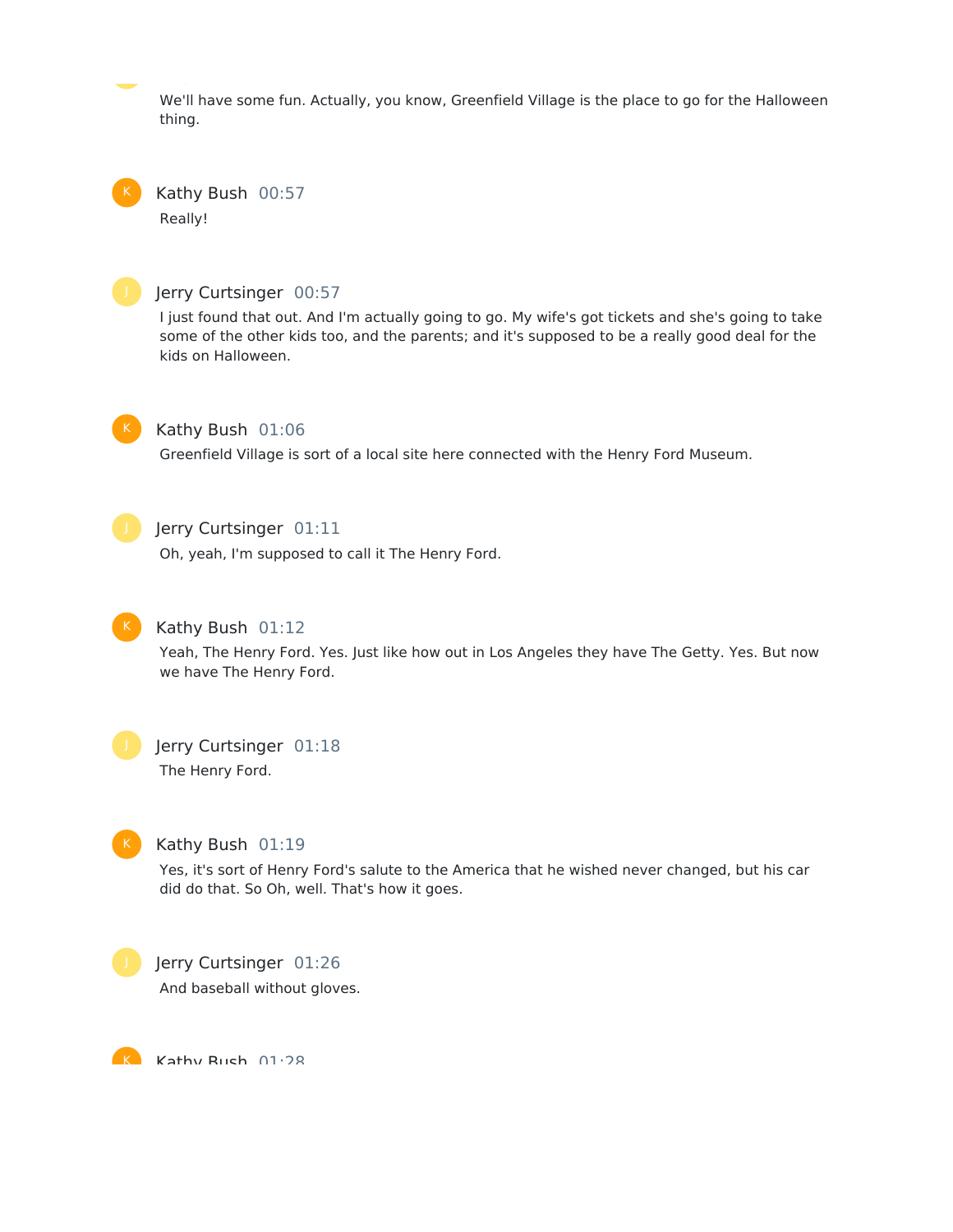Kathy Dush 01:20  $\mathbf{K}$ 

> Yeah, you know, that kind of thing. folk dancing, you know, supporting the Nazi Party - you know, all those good things.

Jerry Curtsinger 01:33 Sure.



#### Kathy Bush 01:33

Absolutely. And sitting to my left, also another regular panelist from the Department of Communication Studies. Its chair, actually.



#### Barbara Bolz 01:41

An easy chair. (Laughs)



#### Kathy Bush 01:42

Not an easy chair at all. That's the voice of Professor Barbara Bolz.



# Barbara Bolz 01:47

It's good to be back.



#### Kathy Bush 01:48

Did you have a nice summer, Barb?



#### Barbara Bolz 01:49

I had an okay summer. (Barbara and Kathy laugh). But I like this measured life of academia. And we have a special guest with us today - someone who has been on the radio before, but sadly not on this program. Someone who has done a Life Talk program as well as being an outstanding professor of sociology here at the University. And that's Dr. Lyn Lewis.

Lyn Lewis 01:59 Hello.

Kathy Bush 02:03 K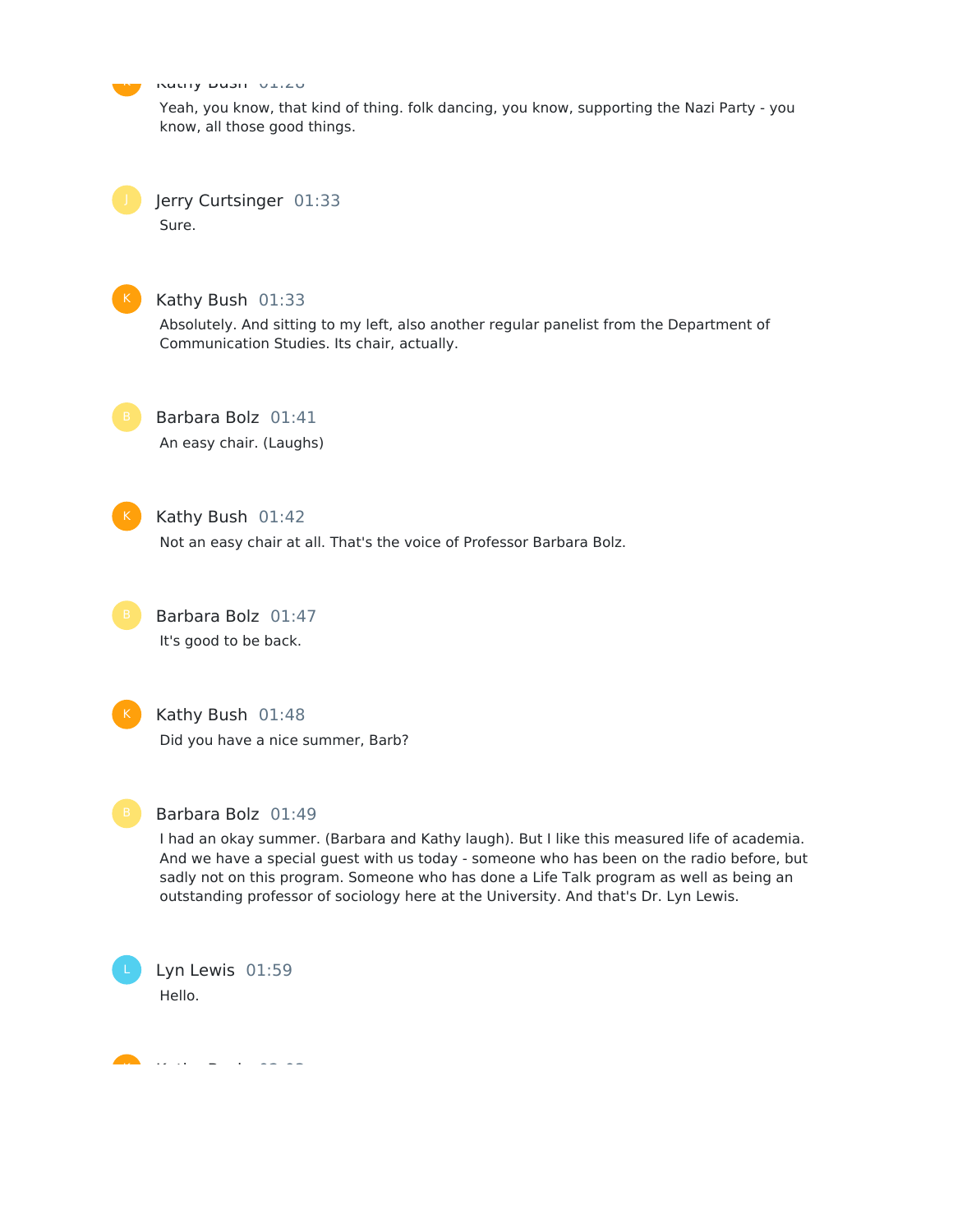

Kathy Bush 02:03 Welcome, Lyn.

Lyn Lewis 02:05 Well, it's always good to be in good company



#### Kathy Bush 02:13

Well, and having you here makes it even better. So, you do have a radio career.



#### Lyn Lewis 02:19

Yes, somewhat. I've been here and there - and everywhere. Yes. (Laughs)



#### Kathy Bush 02:23

That's right. Yeah. Lyn has, and Lyn has a number of different specialties in sociology, malefemale relationships being one of those,



Lyn Lewis 02:31 Industrial Sociology -



Kathy Bush 02:32 Yeah, a lot of diversity studies.

Lyn Lewis 02:34 A lot of diversity. Black family,



Kathy Bush 02:36 Absolutely



Lyn Lewis 02:37 All the stuff that will make us kind of tick - tock. (Lyn and Kathy laugh)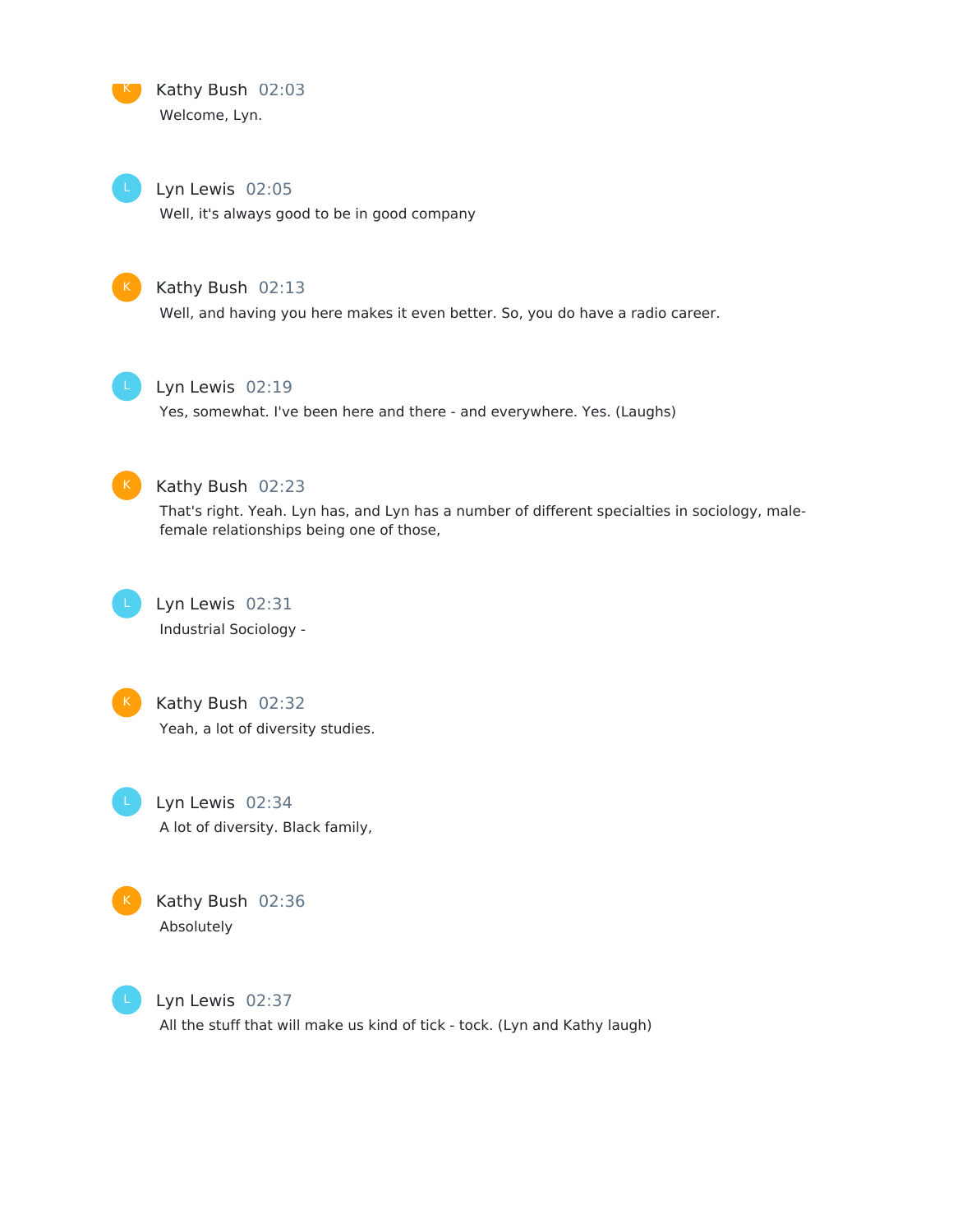

#### Kathy Bush 02:44

And we hope so. So if you want a tic toc with docs out there, this is the show where you send us questions and if you stump the panel, you win one of three t shirts available. And even if you don't stump the panel, you still win the t shirt. So such a deal. How can you get the t shirt?



#### Announcer 03:01

You can email Ask The Professor at ATP at UDMercy.edu, or visit the Ask the Professor Facebook page.



#### Kathy Bush 03:11

And our first set of questions comes to us from Tom DeWitt of Farmington Hills, Michigan. Yes. Ah, and he writes "Dear professor's: It was sure nice seeing you at Barnes and Noble". This was one of our road shows.



## **Jerry Curtsinger 03:23**

Yes, I remember. I couldn't find the place.



#### Kathy Bush 03:25

Well, Jerry's like me. We get outside of Eight Mile, and we need a passport.



## Jerry Curtsinger 03:29

I drove right past the thing.



#### Kathy Bush 03:30

I mean, yeah, we're not with those - Yeah. That's okay -



#### Jerry Curtsinger 03:34

Then you try to turn around out there. It took me 10 or 15 minutes to turn, around once I realized I missed it.



Kathy Bush 03:38 The traffic is brutal.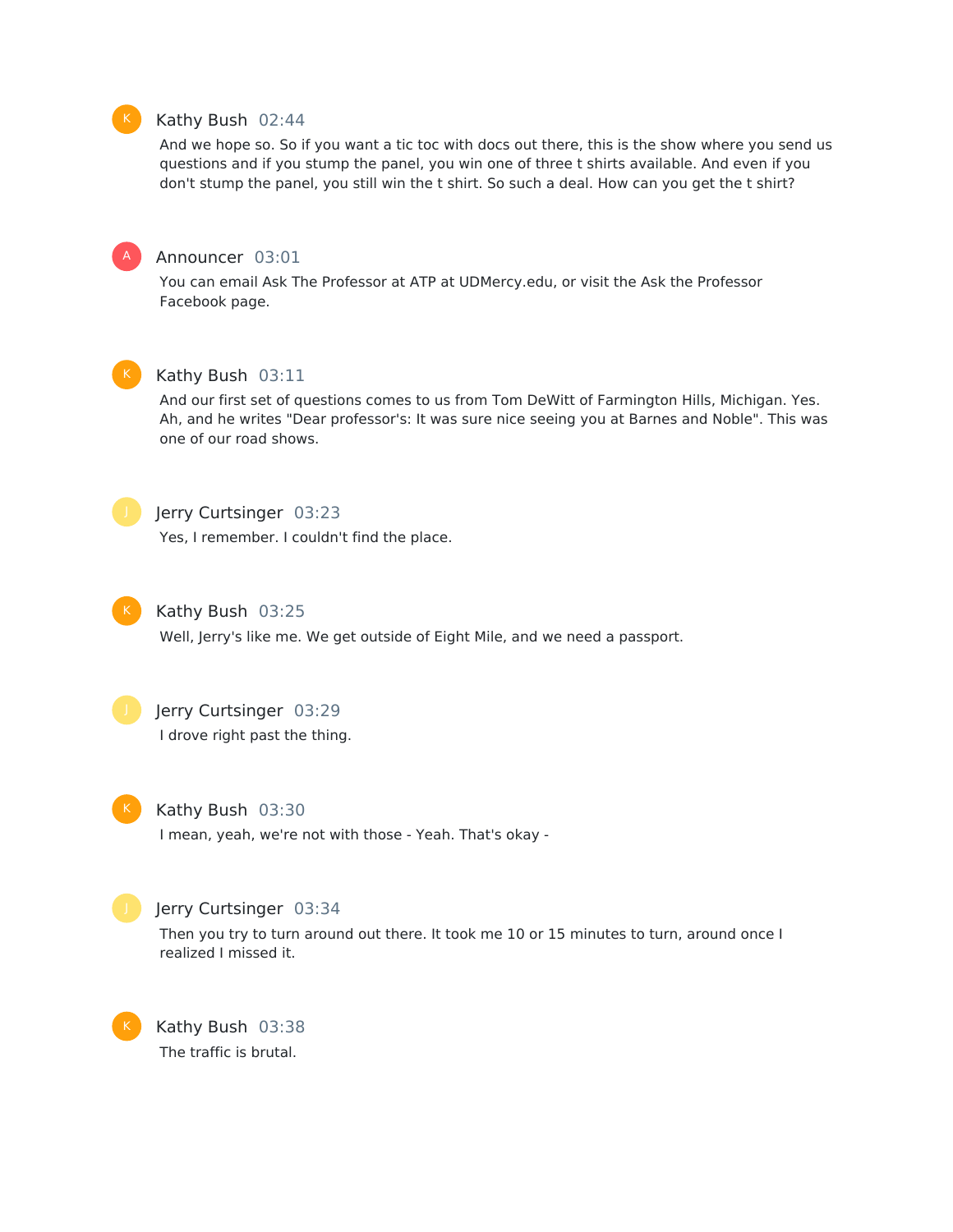#### Jerry Curtsinger 03:40

I could never live there. It would be like living in a subway or something.



## Kathy Bush 03:42

Thank you. Yeah, I'm happy for my little place in northwest Detroit, I tell you. He said "I hope you can come back to visit us soon. I hope you liked the cd". Ah, that's right. Because he made the recommendation. I was looking for a CD with Mae West. And sadly, there was one that had Mae West singing a Beatles song which was very interesting,

## Jerry Curtsinger 03:50

That would be surreal.



#### Kathy Bush 04:00

I did like it. Very surreal. He said "I wish Professor Oljar could have been there". So do we all. "Well, on to the questions. These are questions that a friend emailed me. Some people would think they're so easy that it's an insult to the professors. But you might need hints. 27 out of 29 is passing. I already have to have your T shirts. All I need is the Ethics Bowl t shirt." Okay, because we have the Engineering and Science Tech Day.

Jerry Curtsinger 04:24 Boy, he's serious.



Kathy Bush 04:25 Yes, that's right. We've got that one.



### Barbara Bolz 04:27

He wants to supplement his wardrobe.



#### Kathy Bush 04:28

Yeah. Then we have our orientation Follow-the-Leader shirt and then there's the Ethics Bowl t shirts, so "I need this to complete my collection. Your largest size, please". Okay. All right, here goes.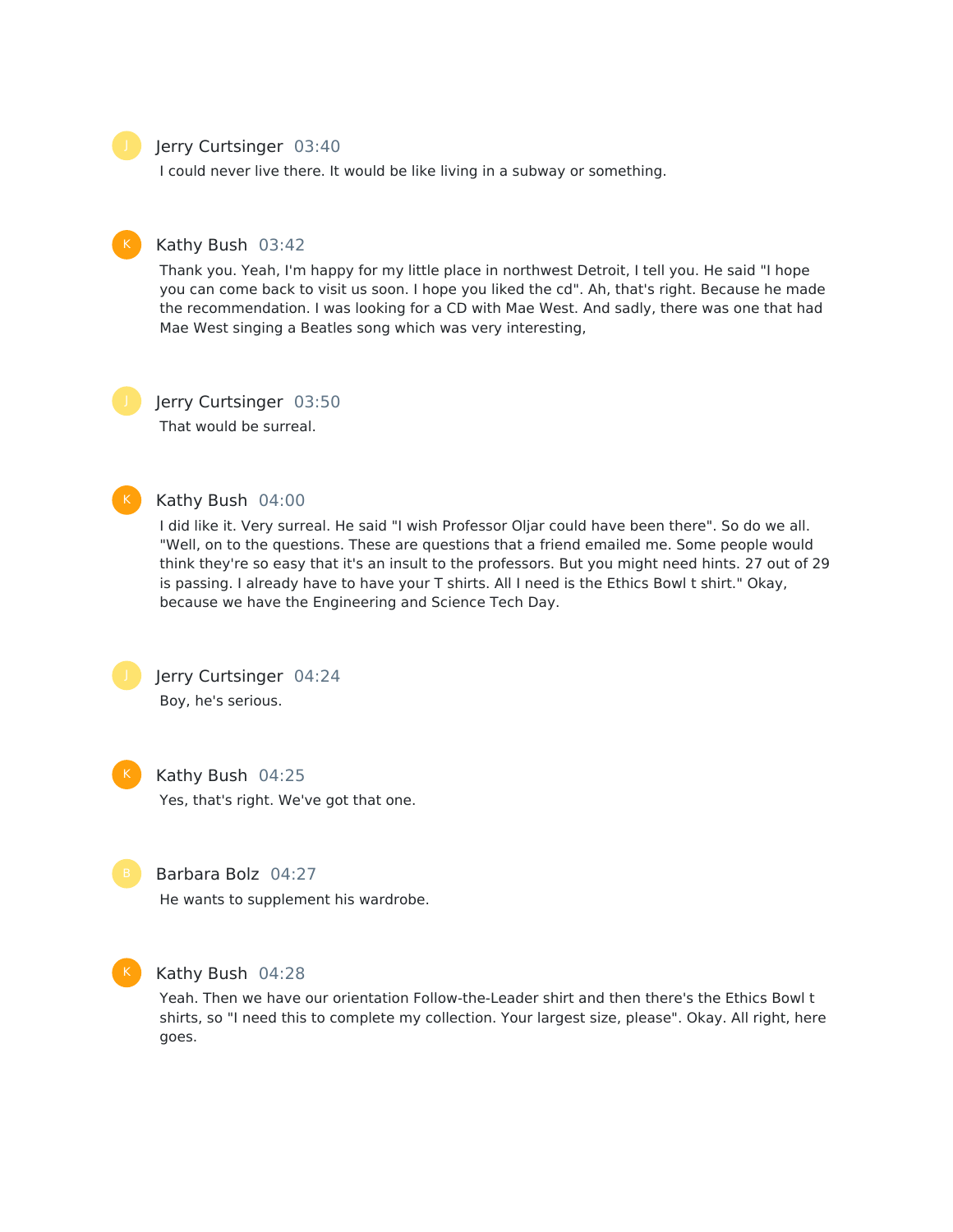#### Jerry Curtsinger 04:38

Tom, will we see these on eBay next week?



#### Kathy Bush 04:40

It would be something. On the standard traffic light, is green on the top or the bottom?



### Jerry Curtsinger 04:46 The bottom.

Kathy Bush 04:46 The green light is on the bottom. How many states are there?



## Barbara Bolz 04:53 50.

Kathy Bush 04:54 How many territories are there?



## Barbara Bolz 04:57 There's two.

Kathy Bush 04:58 Yes. Okay. and they are

Barbara Bolz 05:01 They are - uh, you know that place -

Jerry Curtsinger 05:04 Puerto Rico?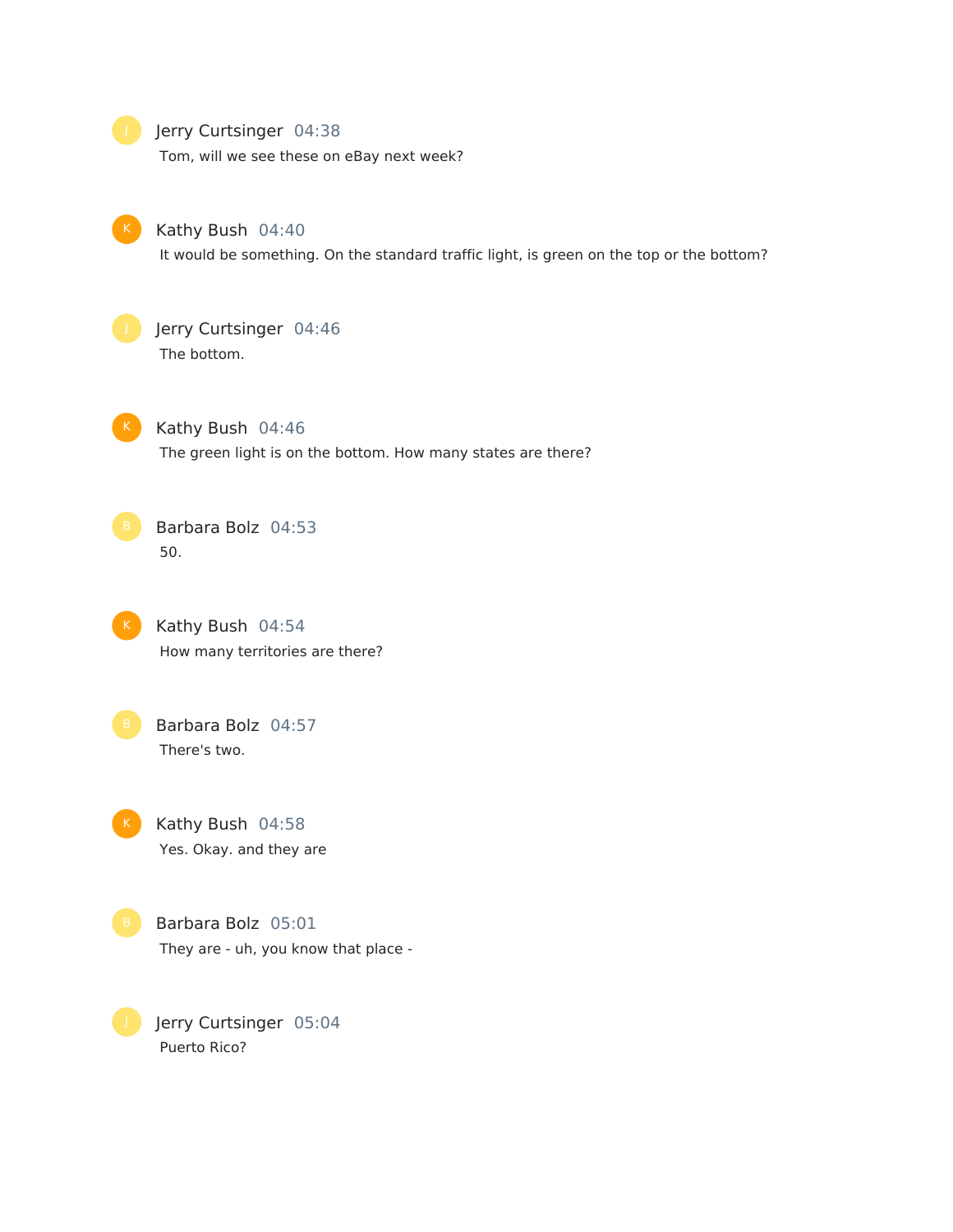

#### Kathy Bush 05:05

Yeah, Puerto Rico. They're always at the convention.

Lyn Lewis 05:09 Yeah.



K Kathy Bush 05:09 Yeah. And then there's one more.

Jerry Curtsinger 05:11 Virgin Islands?



K Kathy Bush 05:11

Yes. The Virgin Islands, indeed. In which hand does the Statue of Liberty hold its torch.

Barbara Bolz 05:20 Right



#### K Kathy Bush 05:21

Yes, indeed. I was gonna say - picture coming in to New York Harbor.



## Lyn Lewis 05:25

We're just getting off the boat.



#### K Kathy Bush 05:27

Yeah, really. finastra sinistra - which one is it? Okay, there are six colors on the classic Campbell Soup label. Can you name those colors?

Jerry Curtsinger 05:40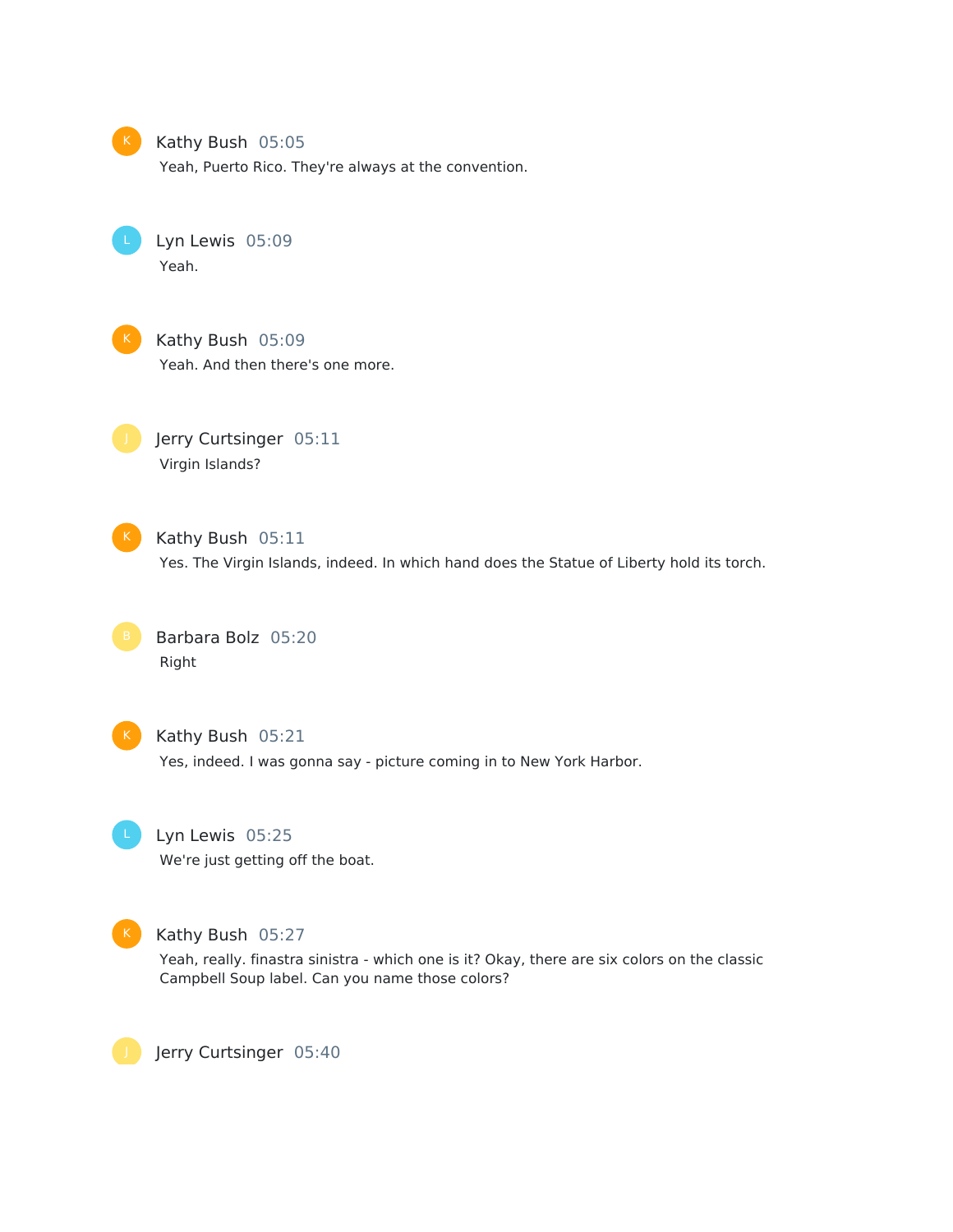|                 | Red.                                         |
|-----------------|----------------------------------------------|
| K               | Kathy Bush 05:41<br>Okay, definitely red.    |
| B               | Barbara Bolz 05:42<br>White.                 |
| K.              | Kathy Bush 05:42<br>White.                   |
| $\, {\bf B} \,$ | Barbara Bolz 05:43<br>Gold.                  |
| $\mathsf{K}$    | Kathy Bush 05:44<br>Yes. gold,               |
|                 | Jerry Curtsinger 05:45<br>Black.             |
|                 | Kathy Bush 05:46<br>Yes, the lettering.      |
| $\mathsf B$     | Barbara Bolz 05:47<br>And there's some blue. |
|                 |                                              |

#### K Kathy Bush 05:48

There is a bit of blue. And there's one more color. Very similar to one that you've already named.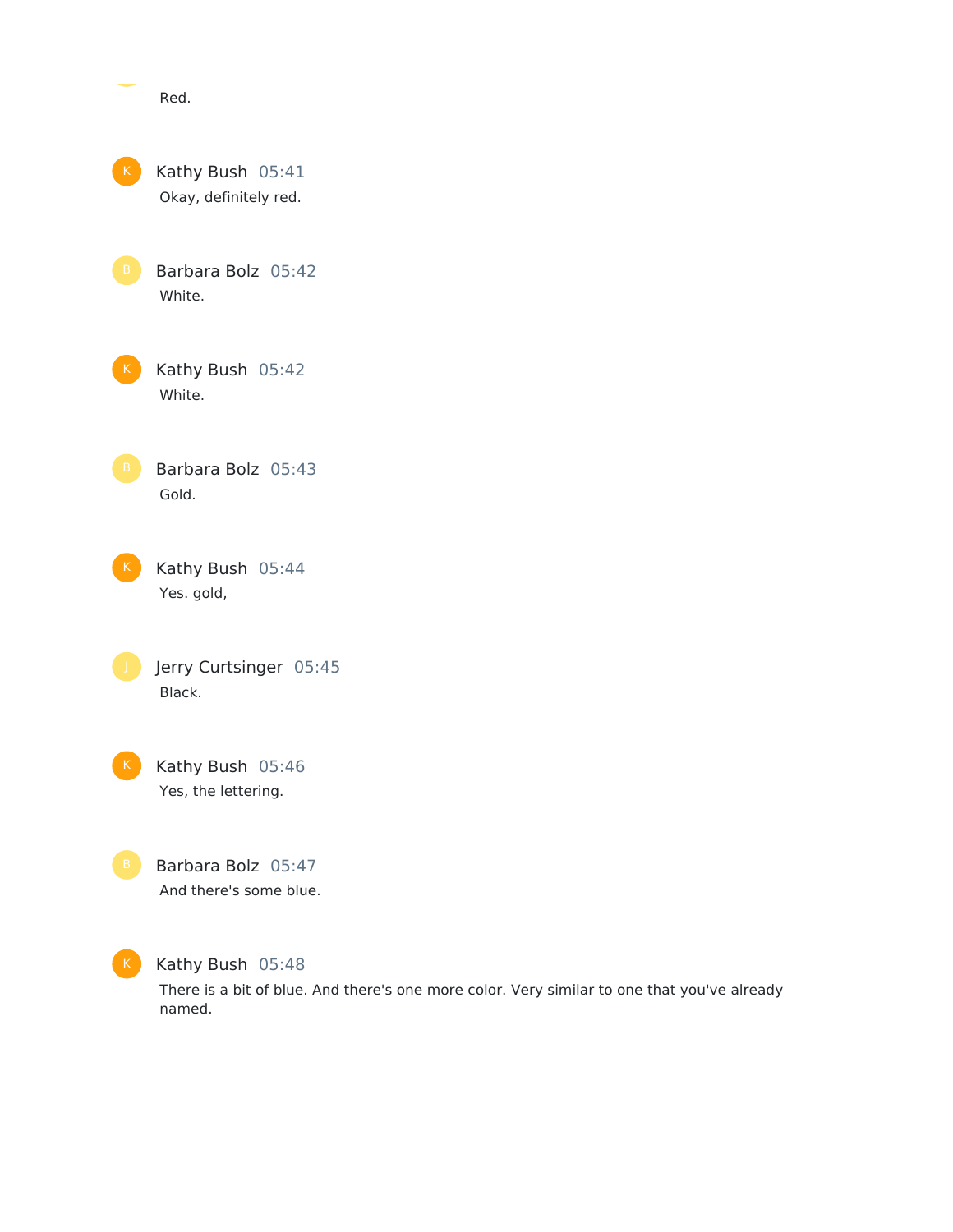



#### Kathy Bush 06:07

Exactly. I have a really dear friend - who's actually been on the show before - Ken Kotter who always associates tomato soup and grilled cheese sandwiches with the nuclear warning thing that we go off on Saturdays



#### Kathy Bush 06:11

The first Saturday of every month we'd get -I think - What is it, The civilian defense system?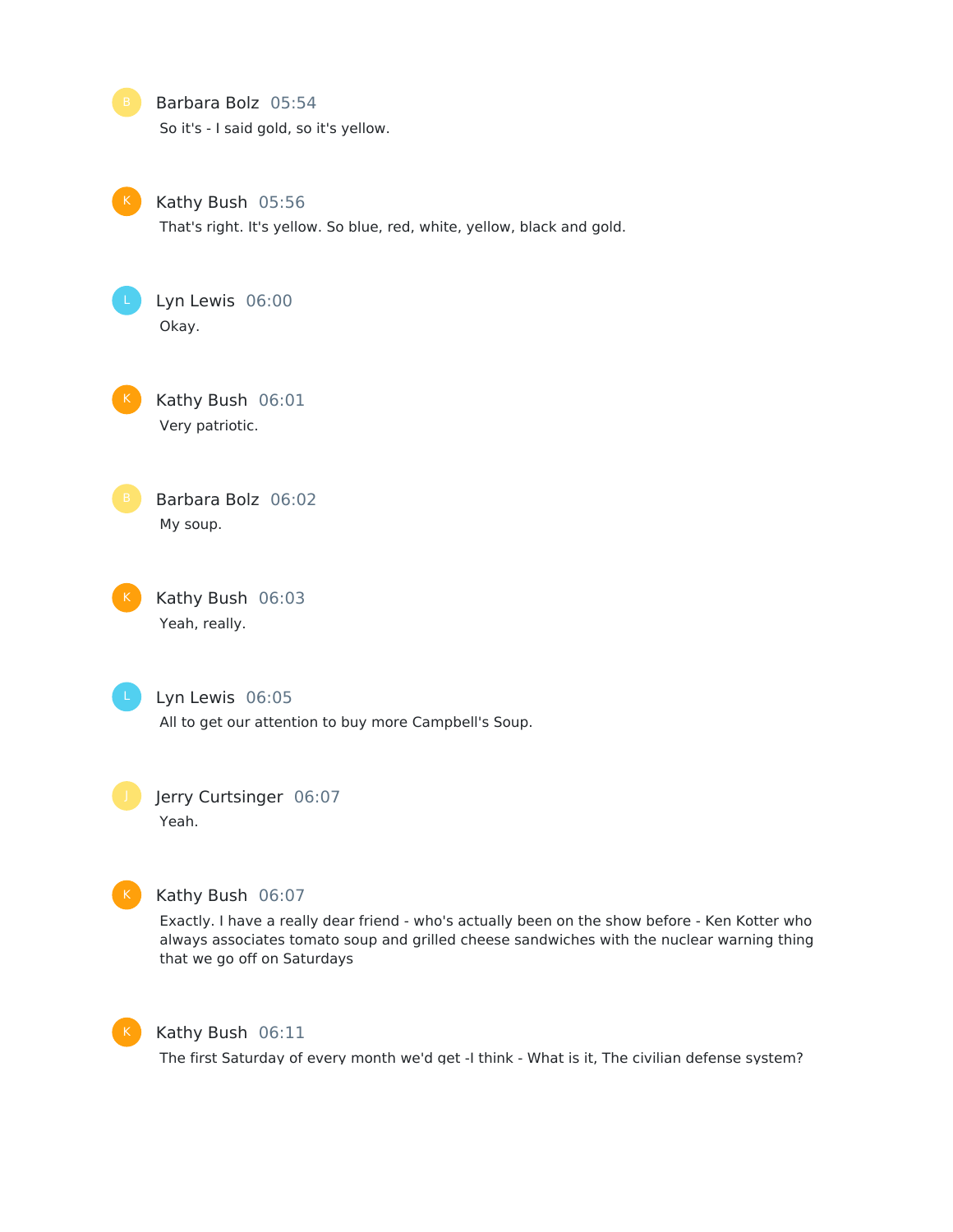The first Saturday of every month we'd get -I think - What is it, The civilian defense system?

Jerry Curtsinger 06:24

Yeah, it goes off. Yeah.



## Kathy Bush 06:26

And he'd always - (well, there were like eight kids in the family), so every Saturday they had the same lunch, which was tomato soup and grilled cheese. So he always associates that sound with that -



### Jerry Curtsinger 06:35

Well, my grandmother - in the old days. The (unintelligible) thing on the radio. She'd just freak.



## Kathy Bush 06:38

Oh, yeah.



## Jerry Curtsinger 06:39

She thought the world was coming to an end. I tried to explain to her as a little kid. (Kathy laughs) But I'd go, "Grandma. It's not gonna end"



## Barbara Bolz 06:43

And she wouldn't eat Campbell's Soup. It had to be made from scratch.



#### Jerry Curtsinger 06:47

Oh, from scratch. Definitely. She was a really good cook.



### Kathy Bush 06:51

As grandma's could. What two letters do not appear on the telephone dial. Now, I guess this was still when there were dial telephones

Barbara Bolz 06:59 X and Z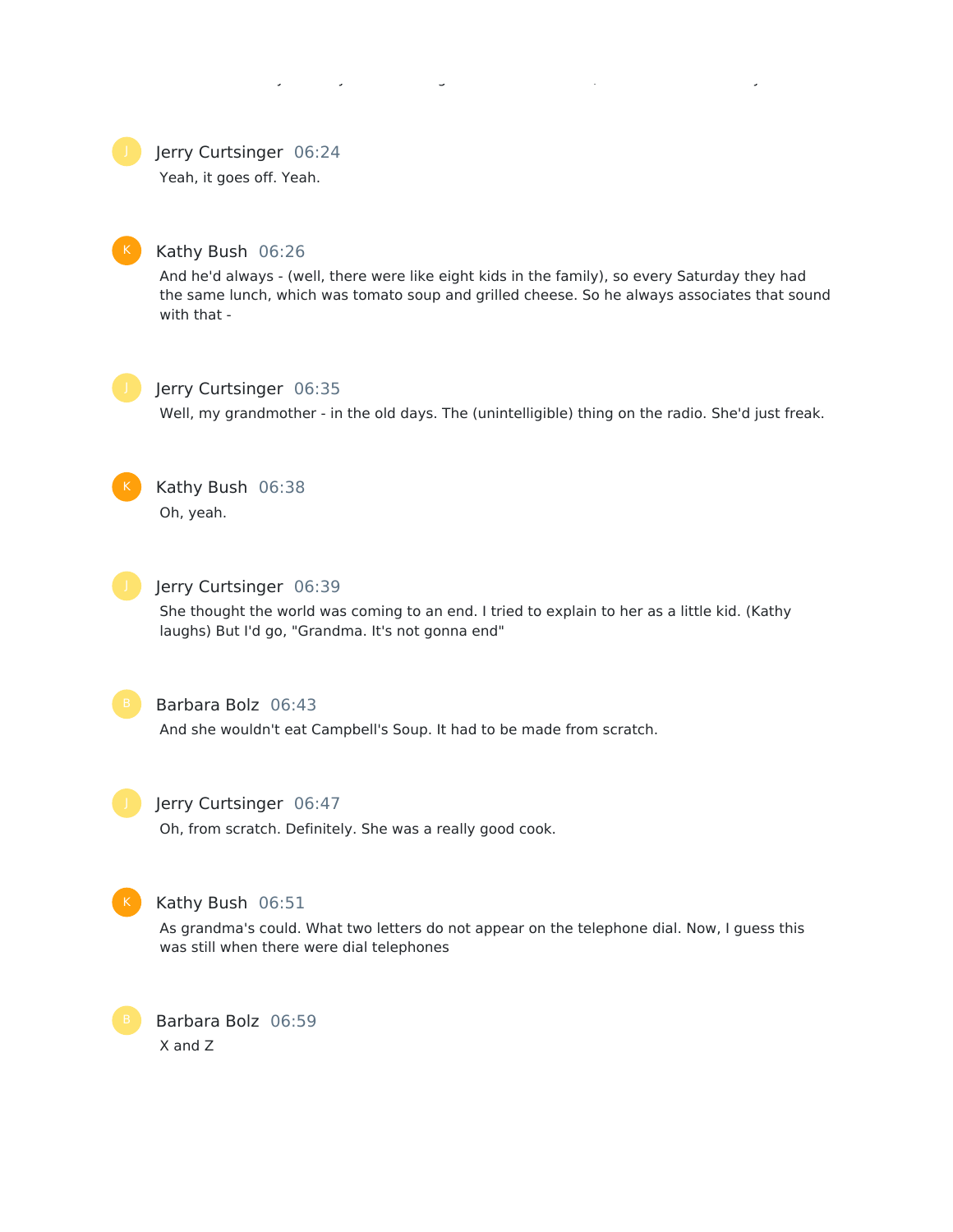

#### K Kathy Bush 07:00

Z is one. But not X. X is actually on there. Which surprised me as well.

Barbara Bolz 07:05 Q

K Kathy Bush 07:05 Yes, it's Q.

Lyn Lewis 07:07 All right!

Jerry Curtsinger 07:08 Yeah.

K Kathy Bush 07:08 Now. I don't know. Now, Jerry, you were an Eastsider growing up.

Jerry Curtsinger 07:10 Yes.

K

K Kathy Bush 07:10 Do you remember the letter exchange?



Kathy Bush 07:13 Okay.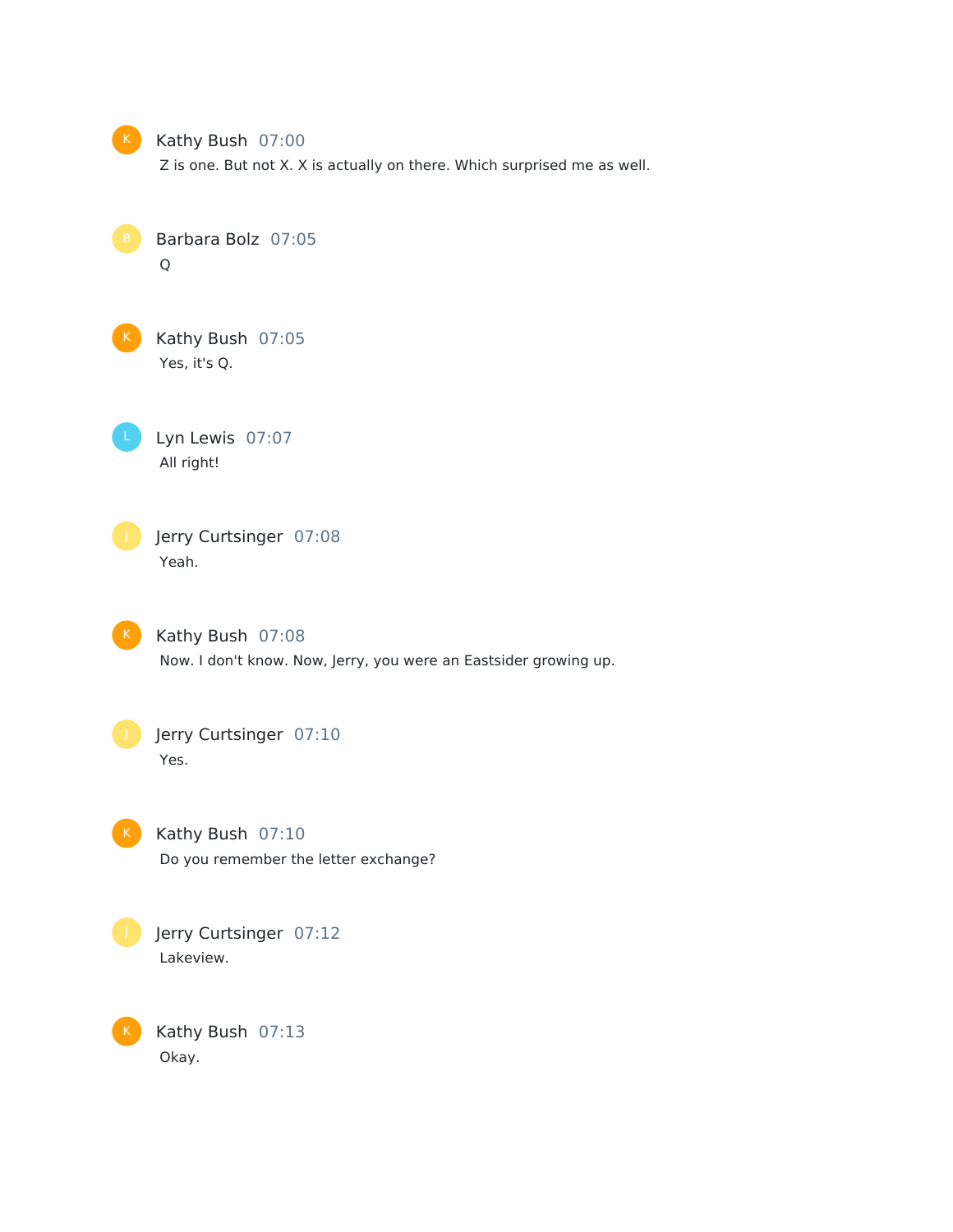

Okay.

Kathy Bush 07:15 Okay.

**Julie** Jerry Curtsinger 07:16 And then I was, uh - Venice. I think 839

Kathy Bush 07:20 Okay. V-E

B Barbara Bolz 07:21 How about walnut?

**July Jerry Curtsinger 07:21** V-E.

K Kathy Bush 07:21 Yeah, now on the westside. You really don't -

B Barbara Bolz 07:24 Walnut 48129. I still remember that.

K Kathy Bush 07:26 Now, Lyn, you were from Louisiana, right?

Lyn Lewis 07:28 L

Yes.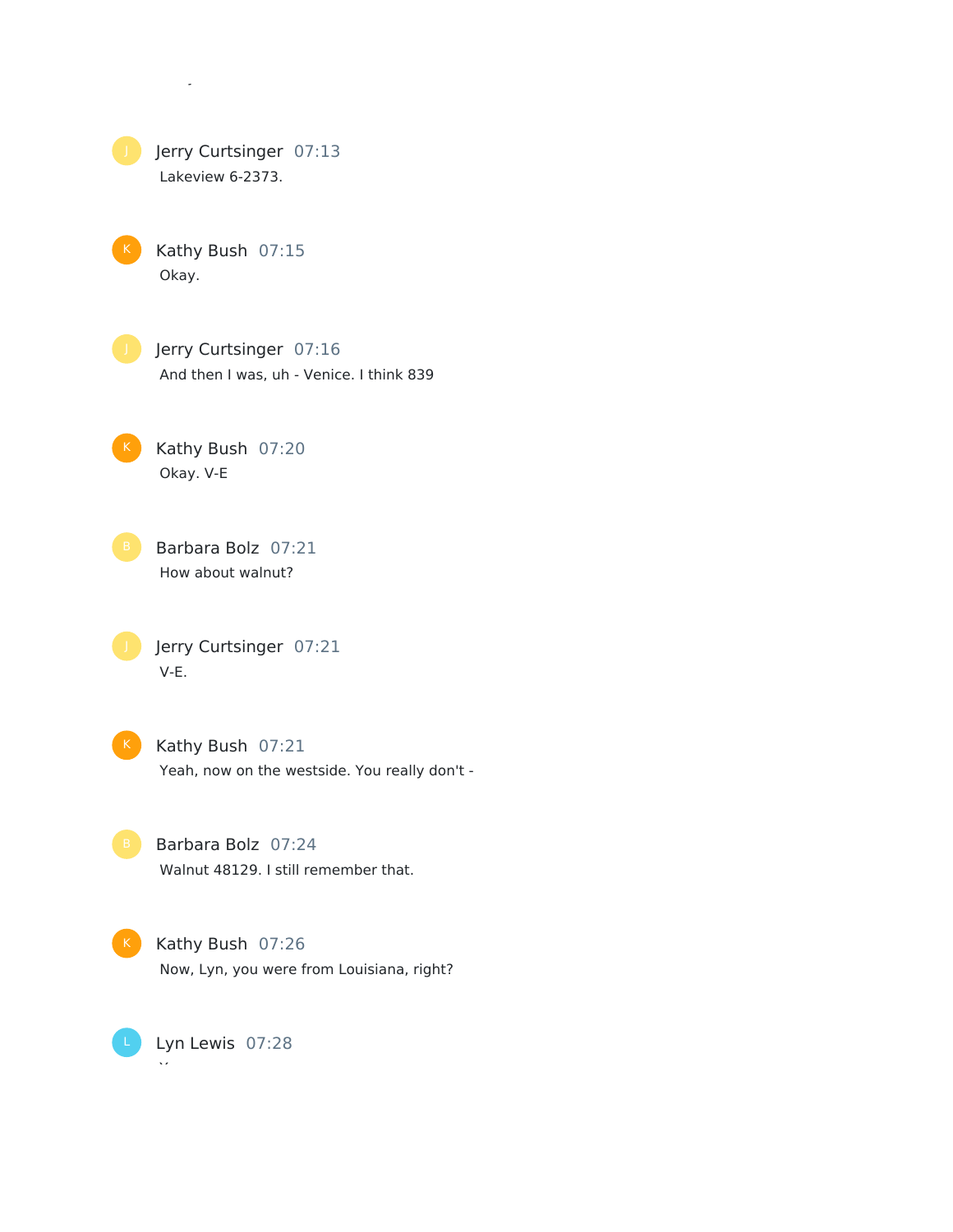Yes.

## Kathy Bush 07:28

Okay.



## Lyn Lewis 07:29

And we just had numbers, you know, any state that has parishes -



## Kathy Bush 07:34

Oh, there you go. Yeah, on the west side of Detroit, I was BR for two, seven - Broadway. Yes. And VE was the Vermont exchange eight, three, whatever. And then it was KE for Kenwood.



Kathy Bush 07:49 Yes. Five, three,

Jerry Curtsinger 07:50 Because I had west side friends. And that was Kenwood.

Jerry Curtsinger 07:52 Yeah.



Kathy Bush 07:52 Yep,



Kathy Bush 07:53 KE. Yeah.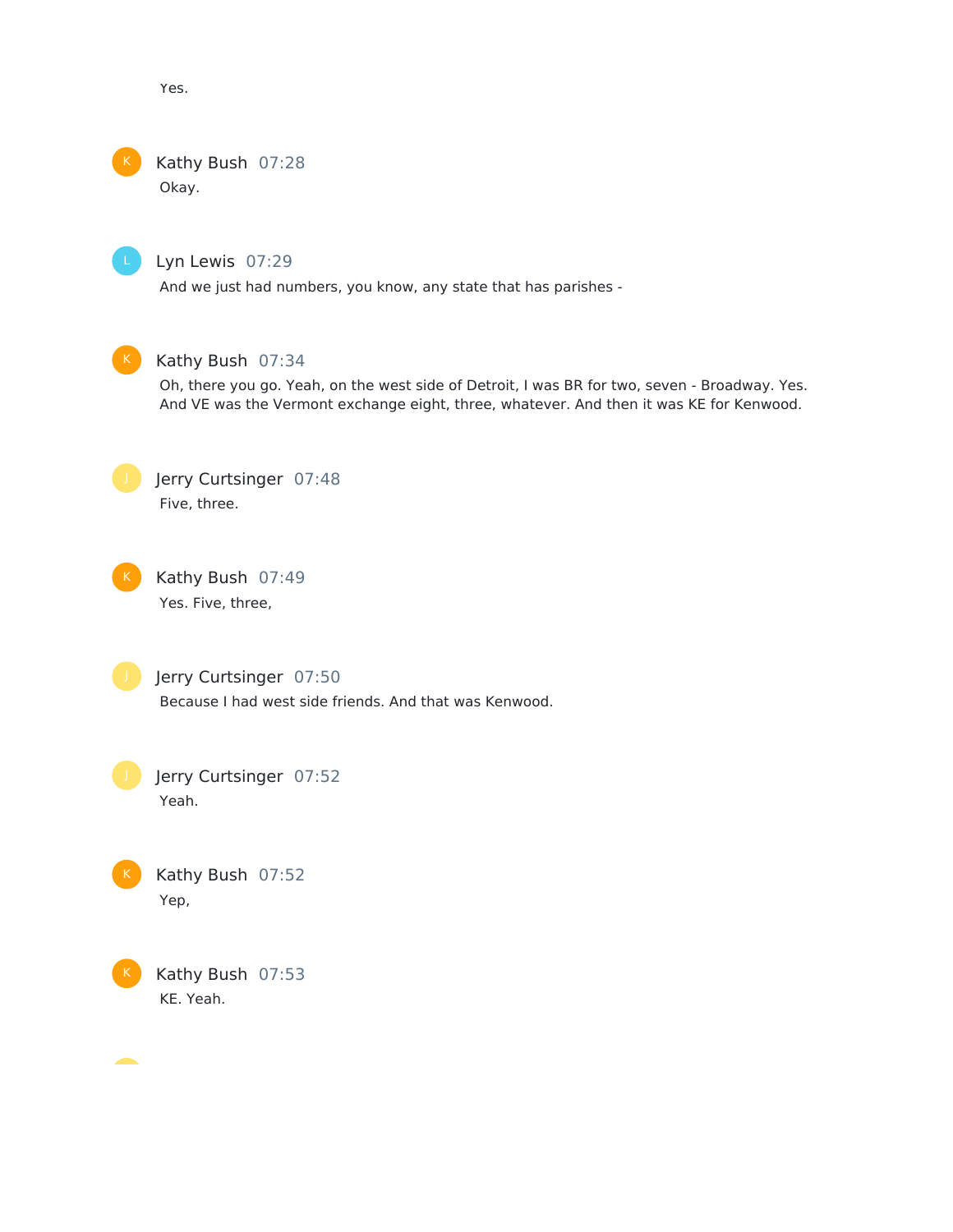

And then my aunt and uncle lived in Rosedale Park.



#### Kathy Bush 07:56

Yes. I remember my friend Sue Harmon lived in what we called AR, almost Rosedale.



## Jerry Curtsinger 08:00 Oh yeah.

Barbara Bolz 08:00 How about Woodward and Seven Mile? Twinbrook.



### Kathy Bush 08:05

That's it. So yeah, now I think it's called Grandmont. I know. That's the -







Grandmont two. Yes. And so hers was that same exchange.

Barbara Bolz 08:16 Oh, those good old simple days.

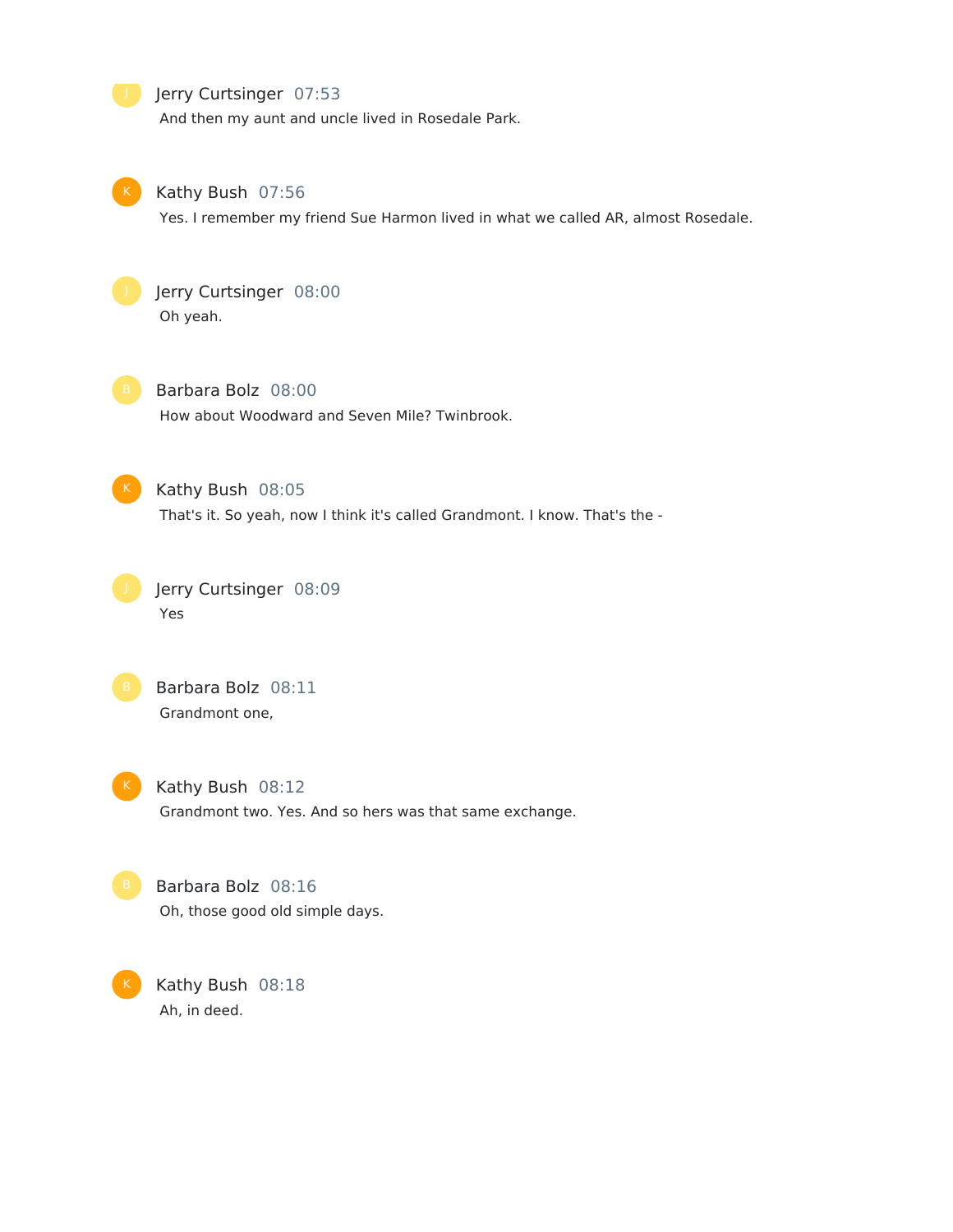Jerry Curtsinger 08:18

Yeah, no cell phones.

#### Kathy Bush 08:19

Yeah, I asked that question in my history class today about imagining life without a phone. And there was this gasp that ran through the room. Absolutely. They were shocked to think that people at one time had no telephones. They just didn't - couldn't get it. They could understand no lights. They said like from camping, but they couldn't understand no telephone.



## Jerry Curtsinger 08:38

And I didn't know what a telegram was - because I told them I bought this house 20 years ago and the woman had moved back to Missouri or somewhere.



## Kathy Bush 08:45

Oh, yeah.



#### Jerry Curtsinger 08:45

And to close the deal, I got a phone call at three in the morning from my real estate agent. She was kind of unconventional, but she was cool. And she told me that "I've got the telegram in my hand. I'll read it to you". This is like 1983.



#### Kathy Bush 08:56

All right. And these kids were like what?

Jerry Curtsinger 08:57 Yeah, "What's a telegram"



#### Jerry Curtsinger 08:59

It's kind of a dumb thing. How do you - ?



### Kathy Bush 09:00

I just remember my grandmother saying that if ever a telegram came to the house, everyone was so nervous. That it had to be bad news.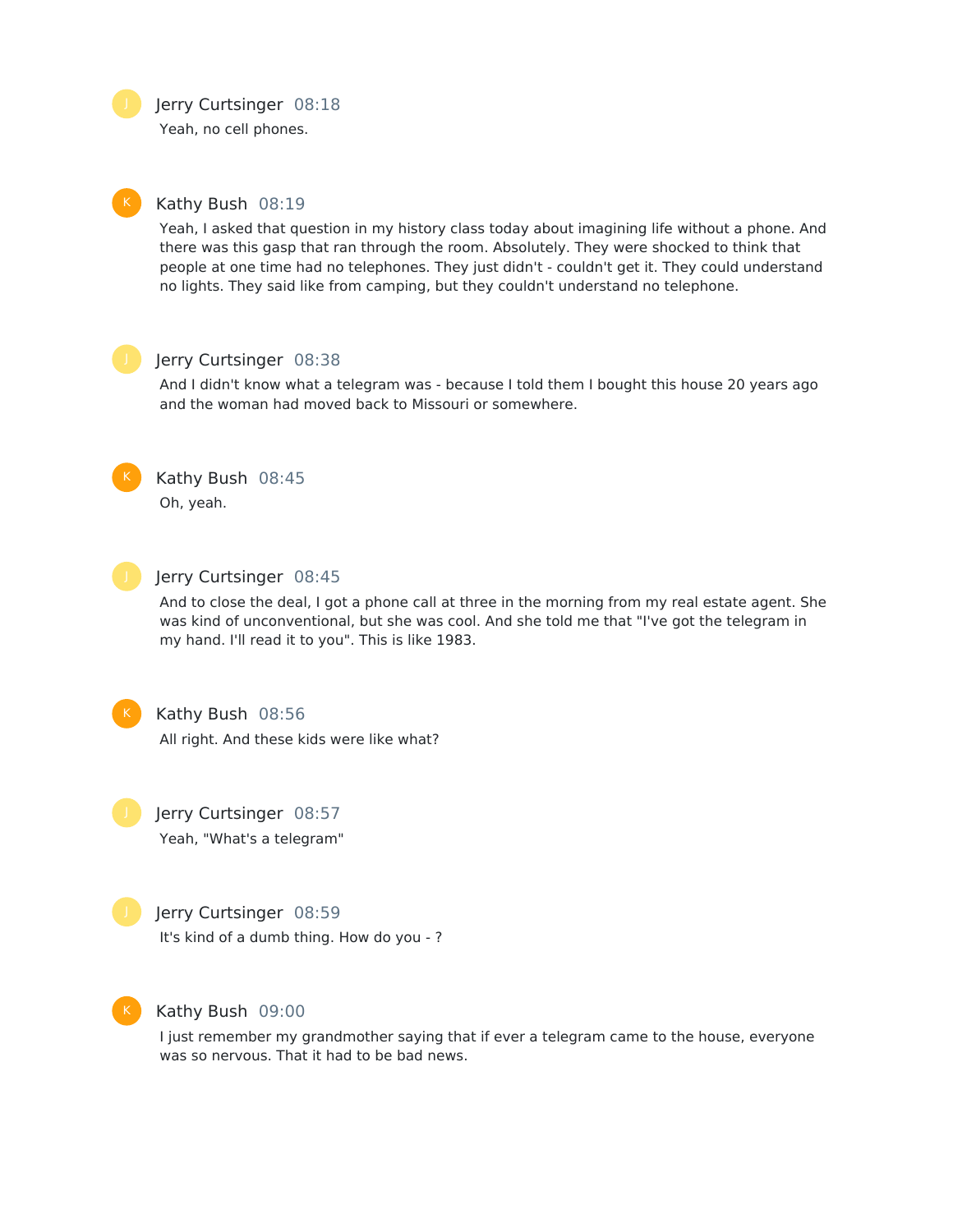

#### **Jerry Curtsinger 09:06**

Yes, not that was typically -



#### Kathy Bush 09:08

That nothing good would ever come by telegraph. Yeah, she said it usually meant death.



#### Kathy Bush 09:11

It was like death-o-gram. And she was horrified by it - which would really frighten her. What two numbers on the telephone dial do not have letters by them that they stand alone.



Barbara Bolz 09:22 One



Jerry Curtsinger 09:23 Zero.



#### Kathy Bush 09:24

Yes. one and zero. That's right. I guess the operator thing. Yeah, that makes sense. When you walk, does your left arm swing with your right or left leg? So if you're walking, okay, does your left arm swing with your right or left leg?



#### Barbara Bolz 09:43

Your arms swing opposite your legs.

Lyn Lewis 09:45 Exactly.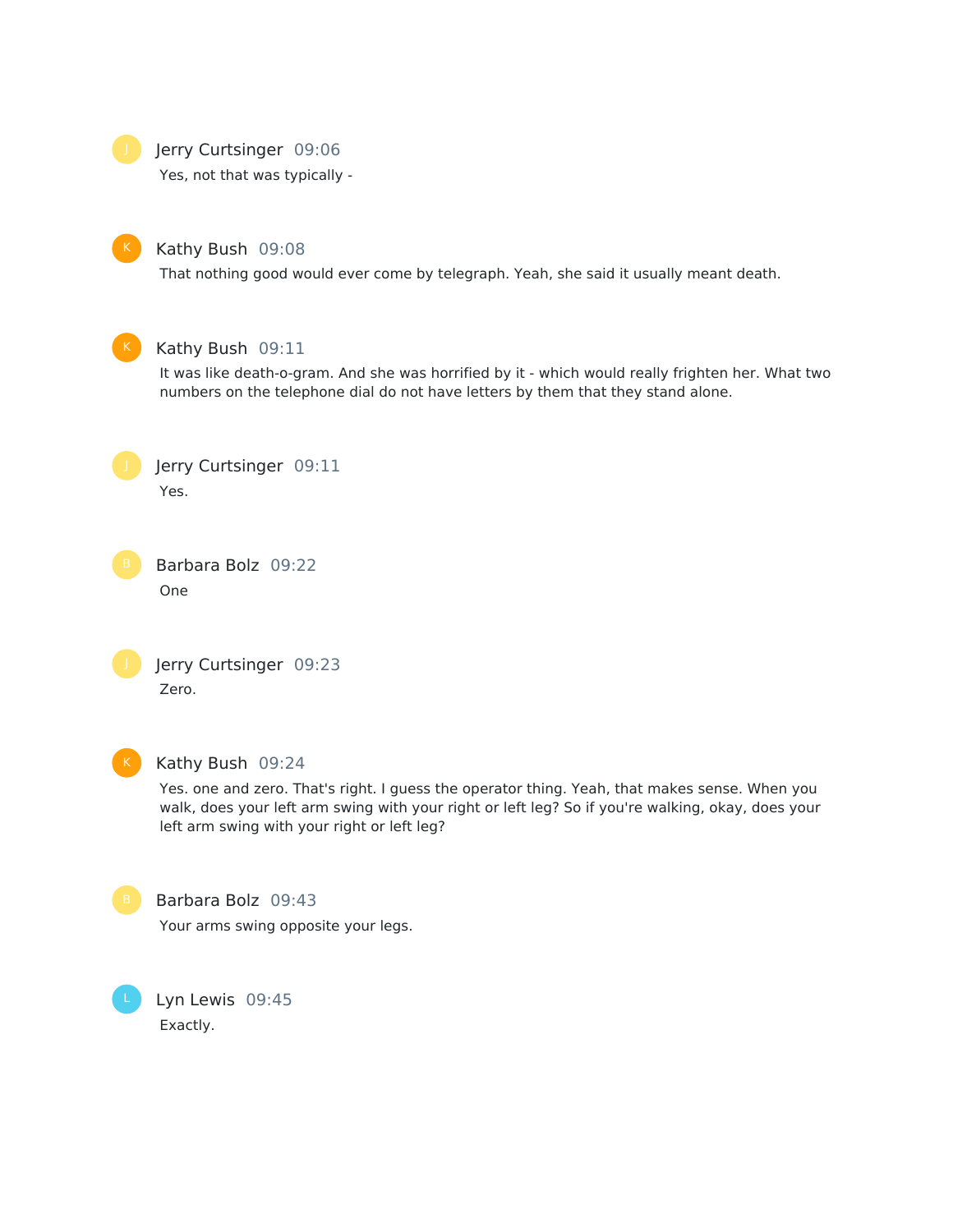#### B Barbara Bolz 09:46

So, that - Read that again. I had a hard time following.



#### Kathy Bush 09:48

Okay. So it would be, does your left arm swing with the right or left leg?



## Lyn Lewis 09:52 With the right.

K Kathy Bush 09:53 It would be with the right. Absolutely.



### **July Jerry Curtsinger 09:54**

I was thinking of those Muybridge slides, you know.



## Kathy Bush 09:56 Oh yeah, I know.



## Jerry Curtsinger 09:57 And I was trying to think in my head "Well, that was a horse. So this is -

Kathy Bush 10:01 Neee! Mr. Ed.



Barbara Bolz 10:01 Unless you're really cool though, then walking is a whole different-

Kathy Bush 10:04 This is true.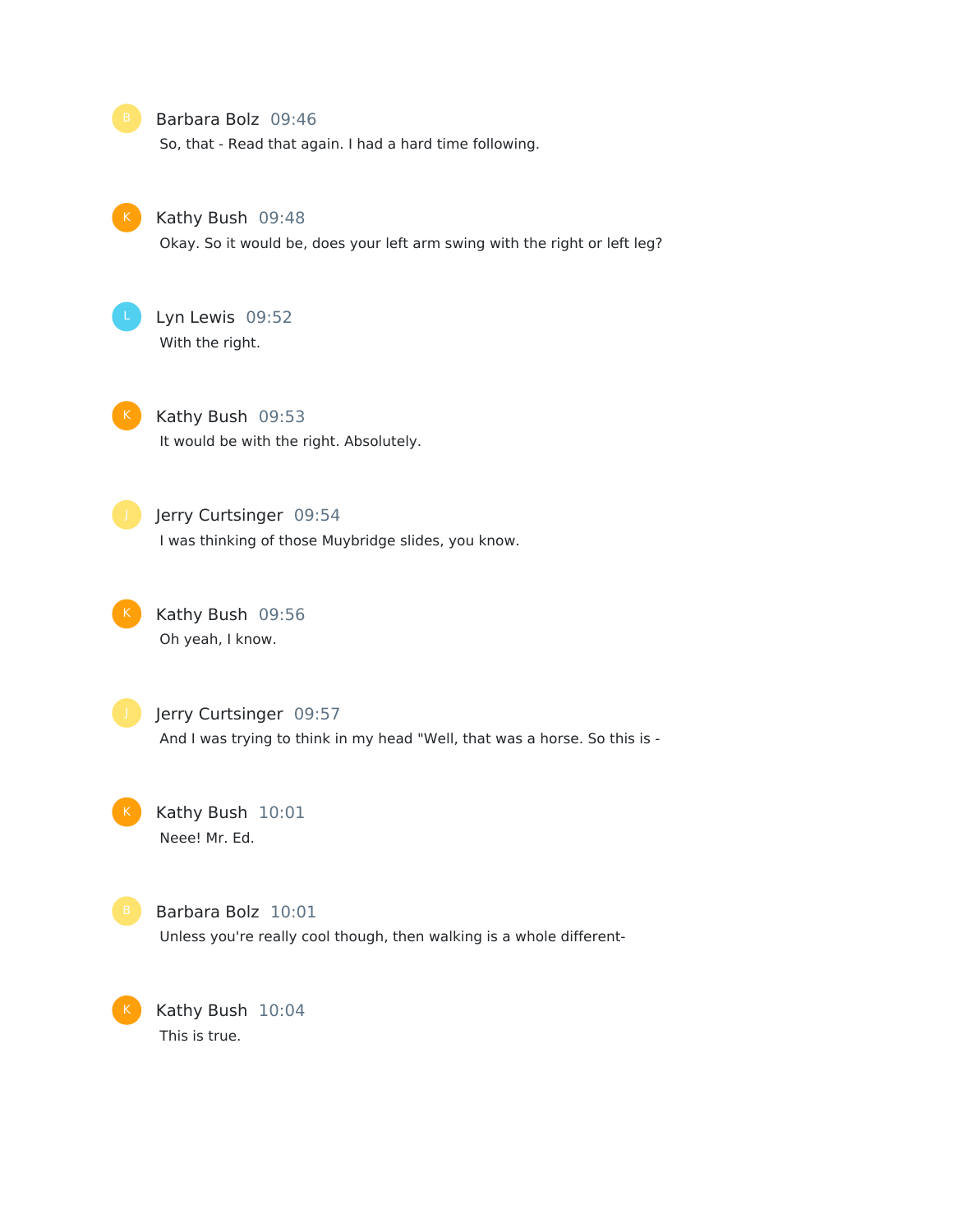## Jerry Curtsinger 10:05

Oh, uh, what was the guy - the Saturday Night Fever - when he's walking through the meat store.

Kathy Bush 10:09 Oh, yes. Oh, please.

## Jerry Curtsinger 10:11

He's got the woman's walk.



## Kathy Bush 10:12

That's right. Oh, please. No he didn't. I'm sorry, he did not. How many matches are in a standard pack or book of matches?



## Jerry Curtsinger 10:20 24



Kathy Bush 10:21 That's a little high, actually.



Kathy Bush 10:23 20. That's right.





K Kathy Rush 10:26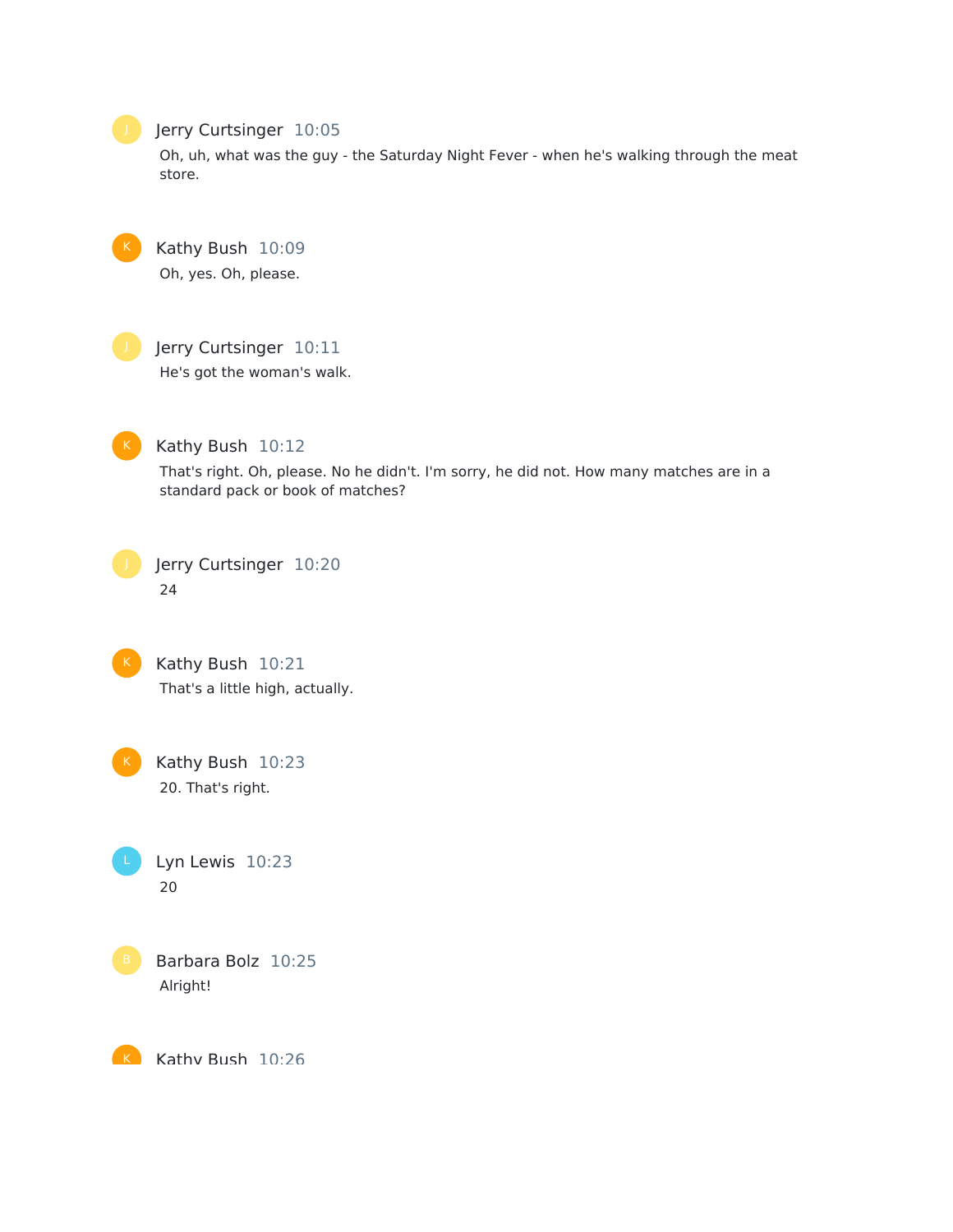#### Kathy Bush 20:26 <u>ka</u>

You know, because I remember that in Ireland they used to sell cigarettes by a pack of 10 or 20. And then they would ask you did you need matches. And if you needed matches for a 10 pack of cigarettes, they would just give you 10 matches. That was a little small pack.



#### Barbara Bolz 10:40

What if it was windy? I mean, there was no - (Laughs)



#### Kathy Bush 10:42

That's too bloody bad. Go hang out in a doorway, crawl under a card - you know, not our problem. Yeah, no, they didn't seem to care.



#### Jerry Curtsinger 10:51

The answer's called Zippo



#### Kathy Bush 10:53

Zippo. That's it. You just had better hope there's some flame somewhere. On the United States flag - is the top stripe red or is it white?





#### Kathy Bush 11:04

Yes, absolutely. It is a red stripe. Now this is one for Mr. Broadcast here. What is the lowest number on the FM dial?

Jerry Curtsinger 11:15 Oh 88.1 is the lowest.

Kathy Bush 11:17 88. They have 88.0 here.

 $\overline{\phantom{a}}$   $\overline{\phantom{a}}$   $\overline{\phantom{a}}$   $\overline{\phantom{a}}$   $\overline{\phantom{a}}$   $\overline{\phantom{a}}$   $\overline{\phantom{a}}$   $\overline{\phantom{a}}$   $\overline{\phantom{a}}$   $\overline{\phantom{a}}$   $\overline{\phantom{a}}$   $\overline{\phantom{a}}$   $\overline{\phantom{a}}$   $\overline{\phantom{a}}$   $\overline{\phantom{a}}$   $\overline{\phantom{a}}$   $\overline{\phantom{a}}$   $\overline{\phantom{a}}$   $\overline{\$  $\bullet$  .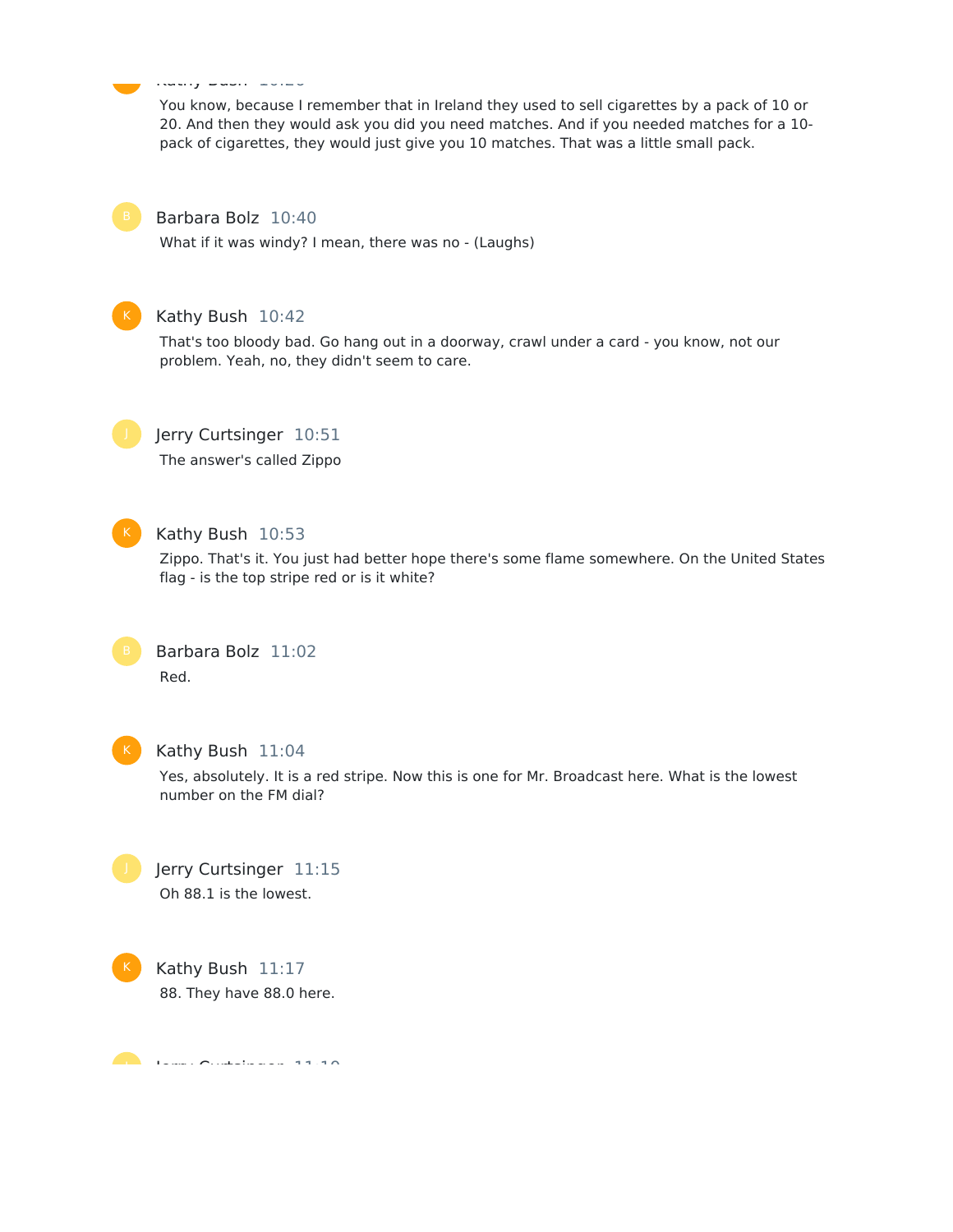**Jerry Curtsinger 11:19** 

Yeah, that would be - That's where it starts.



Barbara Bolz 11:21

Is that why I can't get that station? Because it's the lowest number?



Kathy Bush 11:26 The lowest number.



Jerry Curtsinger 11:27 Yeah, it goes from 88 megahertz to - It ends at 108.



Barbara Bolz 11:31

I never can get that. I thought it was I couldn't get it because of the watts. I don't know.



Jerry Curtsinger 11:36

Well some of it has to do with the power. At the end of the dial there are a lot of educational stations that aren't just full power



Kathy Bush 11:41 and here locally it's - Well, 89.9 is CBC - Canadian Broadcasting

Jerry Curtsinger 11:46 CBC



Kathy Bush 11:46 Yeah, is 89



Jerry Curtsinger 11:47 And then you have schools like your Henry Ford Community College is 89.3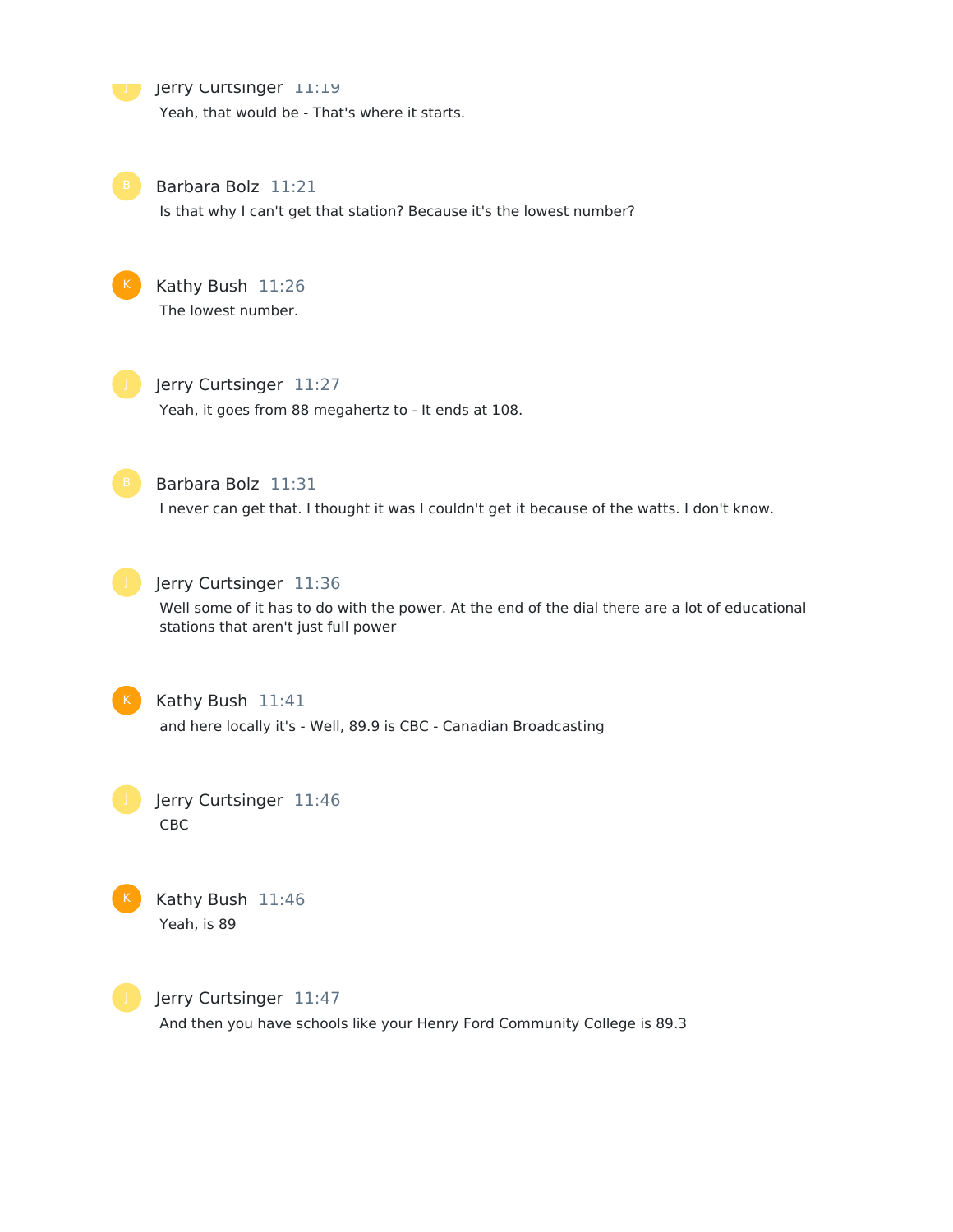Jerry Curtsinger 11:50 Yes

Kathy Bush 11:50 That's right - WHFR - which is a good station.



Jerry Curtsinger 11:54 Yes, it is for a -



Kathy Bush 11:55 For a college station. I think it's a really good station.



## Jerry Curtsinger 11:58

Adray's give us some equipment instead of them, (laughs)



## K Kathy Bush 12:00

I mean. And then, my other favorite college station locally is 91.5 which is CJam, the University of Windsor station.



#### Kathy Bush 12:06

It's an excellent station, but sadly the Ann Arbor station blocks it out a lot of time. They're 91.7



## Jerry Curtsinger 12:08 That's a good station.



#### Jerry Curtsinger 12:12

Yeah, you've got to live on the east side to get CJAM, I think is what they call it.



#### Kathy Bush 12:15

I can get it until like to Ford Road and then it starts fading out on me.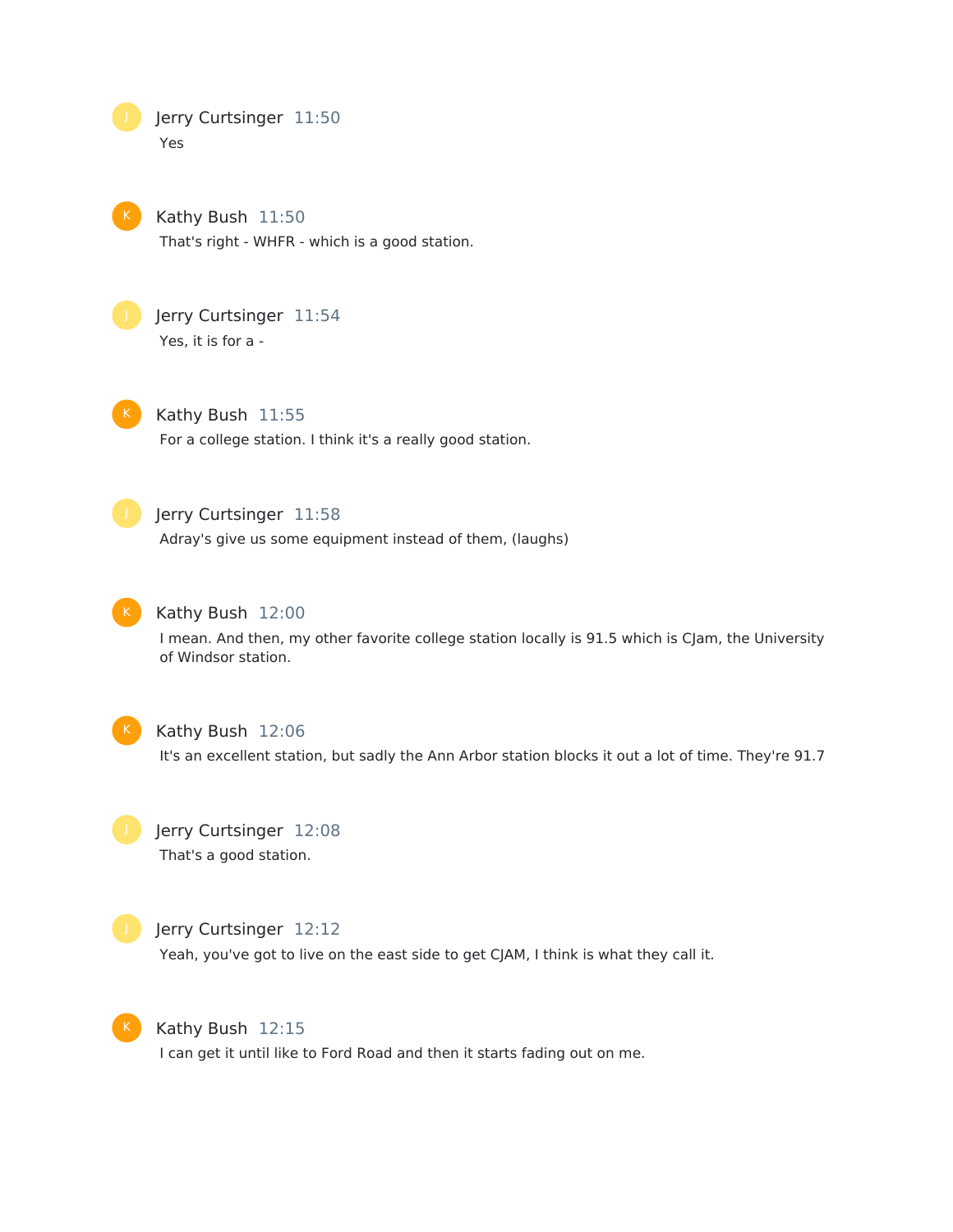Jerry Curtsinger 12:19

Yeah, because I'm south of that.

Barbara Bolz 12:20 You guys. You are so technical

Lyn Lewis 12:22 Aren't they.



Barbara Bolz 12:23

I just drive with one hand and mess around with the dial, and almost get in an accident.



#### Kathy Bush 12:27

Well, I hate to say but since the late unpleasantness in the Middle East I do not trust American broadcasting of any kind. I listened to nothing except CBC News now.



Barbara Bolz 12:35 Makes sense to me.



#### Kathy Bush 12:36

Yeah, I just - I'm sorry. I can't - I cannot hang with the gang. Just - Nope. Nope, can't do it.



#### Jerry Curtsinger 12:40

And the National is so good on television.



#### K Kathy Bush 12:42

Yeah, it really is. You know, it's very unbiased. It's international news, not told from a certain slant, so gotta listen to that. And when we think about listening, let's take a break.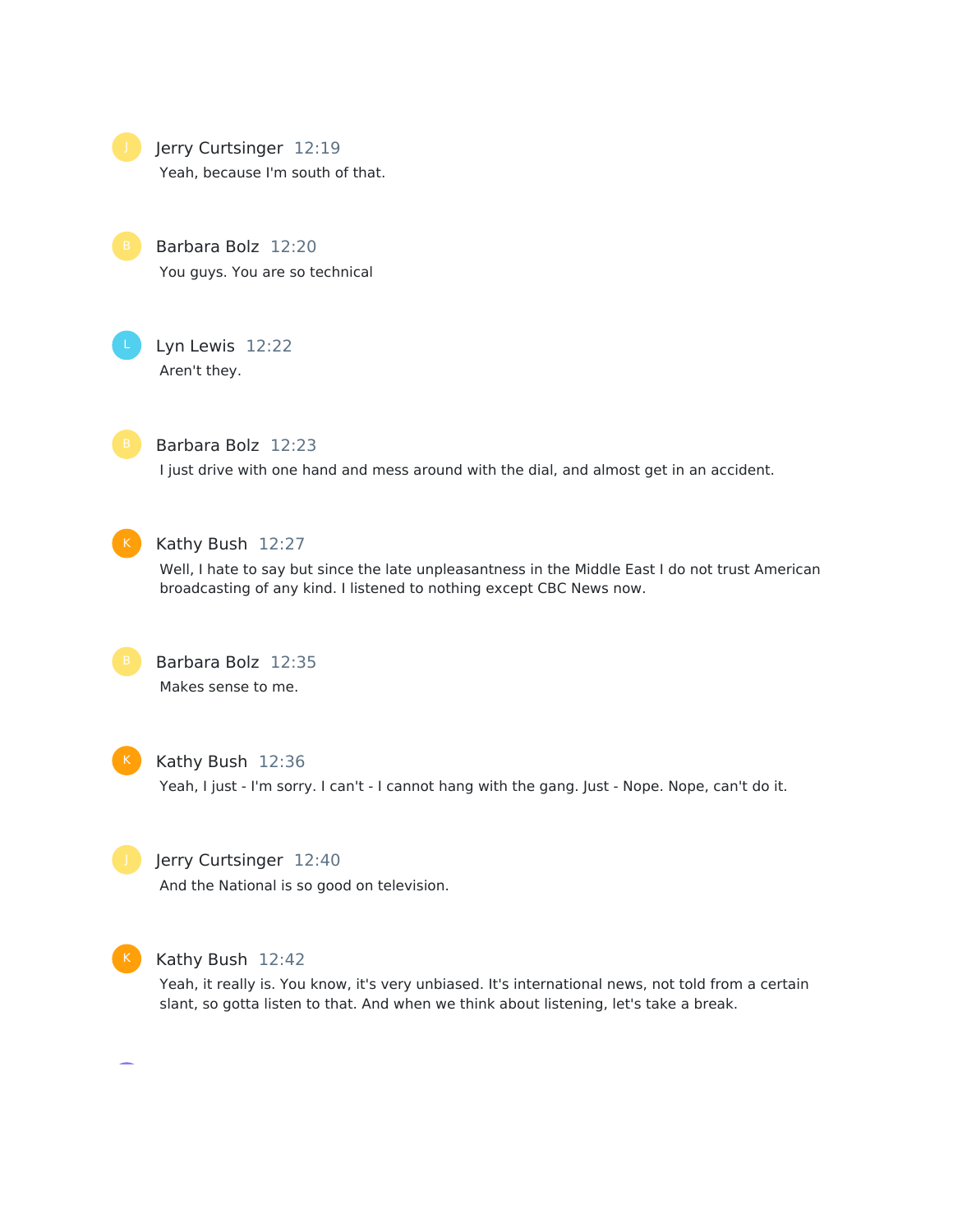Production Element 13:06

(Ask The Professor flashback from 1988)



#### Production Element 14:17

You're listening to an encore presentation of a classic Ask the Professor program from September of 2003. Matt Mio and the current panel of professors will return this summer with more brand new episodes. So send your questions today to ATP@udmercy.edu. Now let's return to this classic episode of Ask the Professor from September of 2003.



#### Kathy Bush 15:09

And we're back with questions from Tom DeWitt of Farmington Hills, Michigan. And these are questions of what are supposed to be common knowledge, but somewhat surprisingly not too common. Although you guys are definitely kicking them out.



## Barbara Bolz 15:21

Hey we're doing good.



#### Kathy Bush 15:22

You are doing it. Okay. Oh, here we go. These are one of those awful physics questions in high school that used to give me a headache.



Jerry Curtsinger 15:29 Oh, no.



Kathy Bush 15:30 Which way does water go down the drain?



Jerry Curtsinger 15:34 Counterclockwise.



Kathy Bush 15:35

Yes, it is. Now, that's true of certain geographic locations.

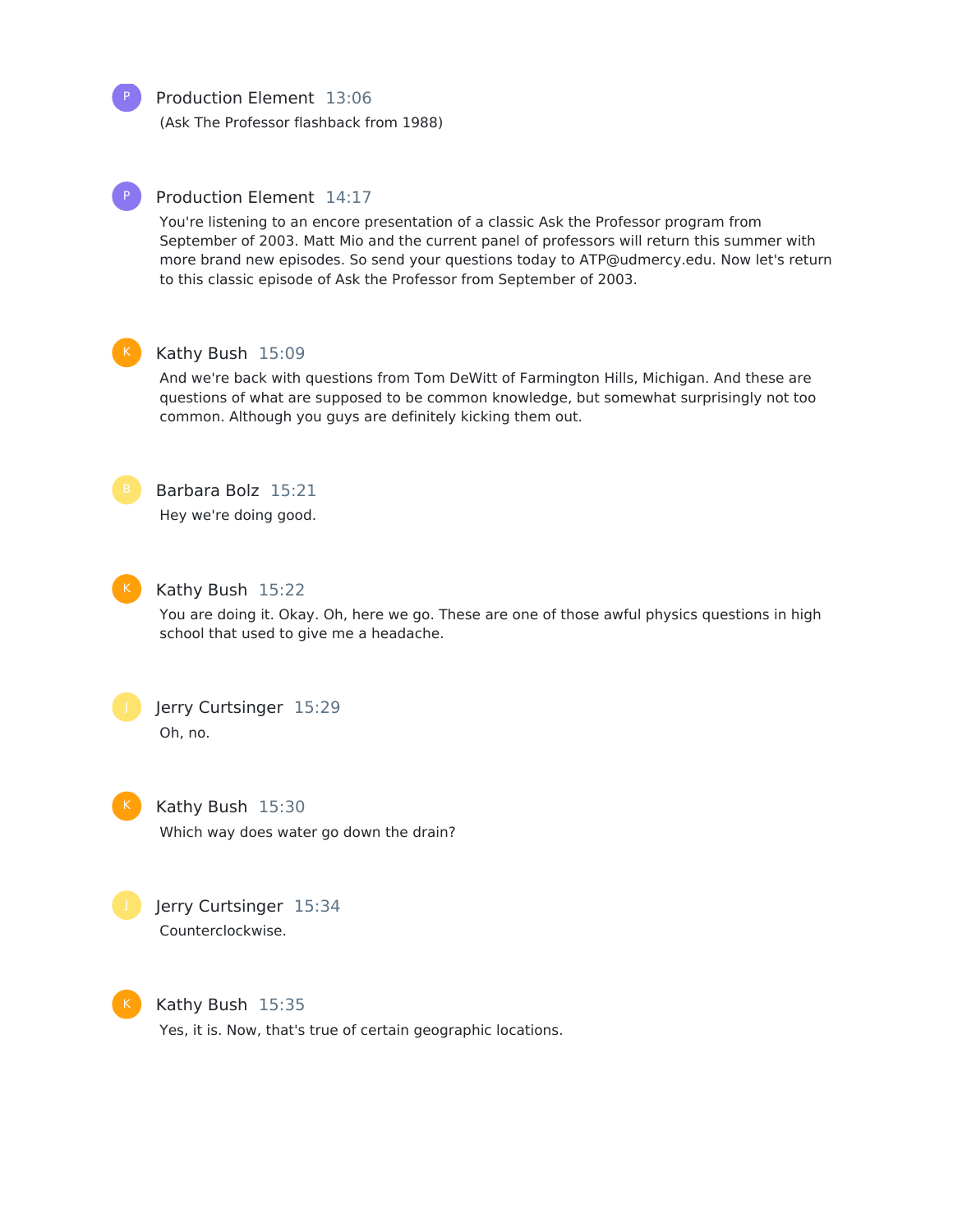Jerry Curtsinger 15:40

North of the equator.



Kathy Bush 15:41

North of the equator is counterclockwise and south of the equator is simply clockwise.

Lyn Lewis 15:46

I was so tempted to just say it goes down.

Kathy Bush 15:49 Thank you, Lyn, (laughs). Or you hope it goes down?

Lyn Lewis 15:53 Yeah, If the drain is not clogged.

Lyn Lewis 15:56 Yeah - yeah.



Jerry Curtsinger 15:57

Well, that's the only physics question I've ever gotten right. I really feel cool.

Kathy Bush 16:01

Good for you. When I see those type of questions, my brain would just start -



#### Jerry Curtsinger 16:05

It's like the day I got a math question right a couple years ago. I was stunned.



#### Kathy Bush 16:08

Oh, is that like those awful questions. What is it - "If Jerry is boarding a train in Los Angeles going 135 miles per hour and Lyn is boarding a train in Denver -"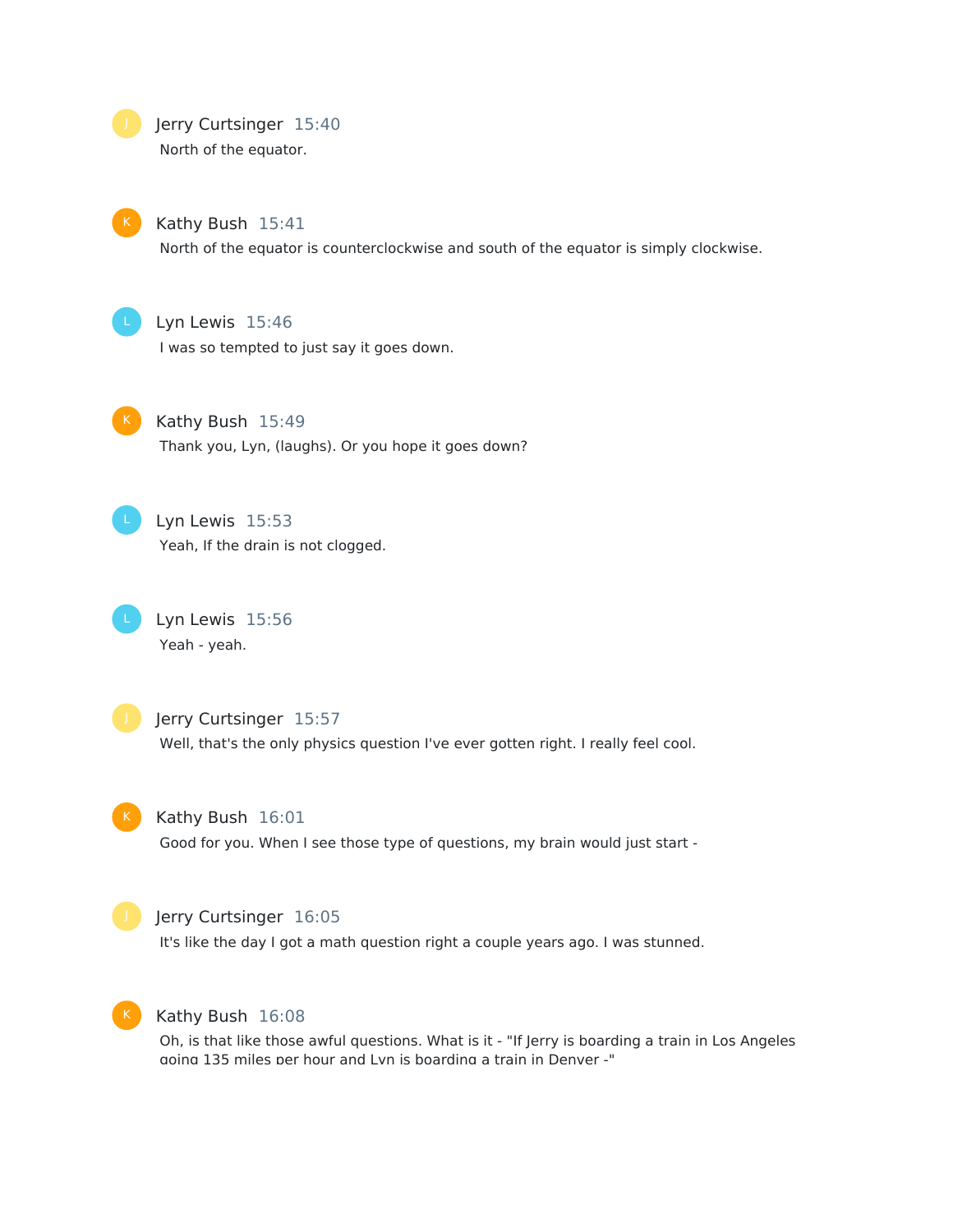

Jerry Curtsinger 16:17

We get there when we get there.

Kathy Bush 16:18 Thank you.



Jerry Curtsinger 16:18 Wherever you go, there you are.



Barbara Bolz 16:20 If you're boarding it at a hundred and some miles, that's pretty dangerous.

going 135 miles per hour and Lyn is boarding a train in Denver -"



Kathy Bush 16:20 Thank you.



Kathy Bush 16:24

Yeah, really? I don't think you're getting on the train. But those were those horrible questions. They used to say, "Well, this is to help you with your SAT's".

Lyn Lewis 16:24 Right.

Kathy Bush 16:24 It's like - No.



Jerry Curtsinger 16:31 Yeah, in what country?

 $K$  Kathy Bush 16:33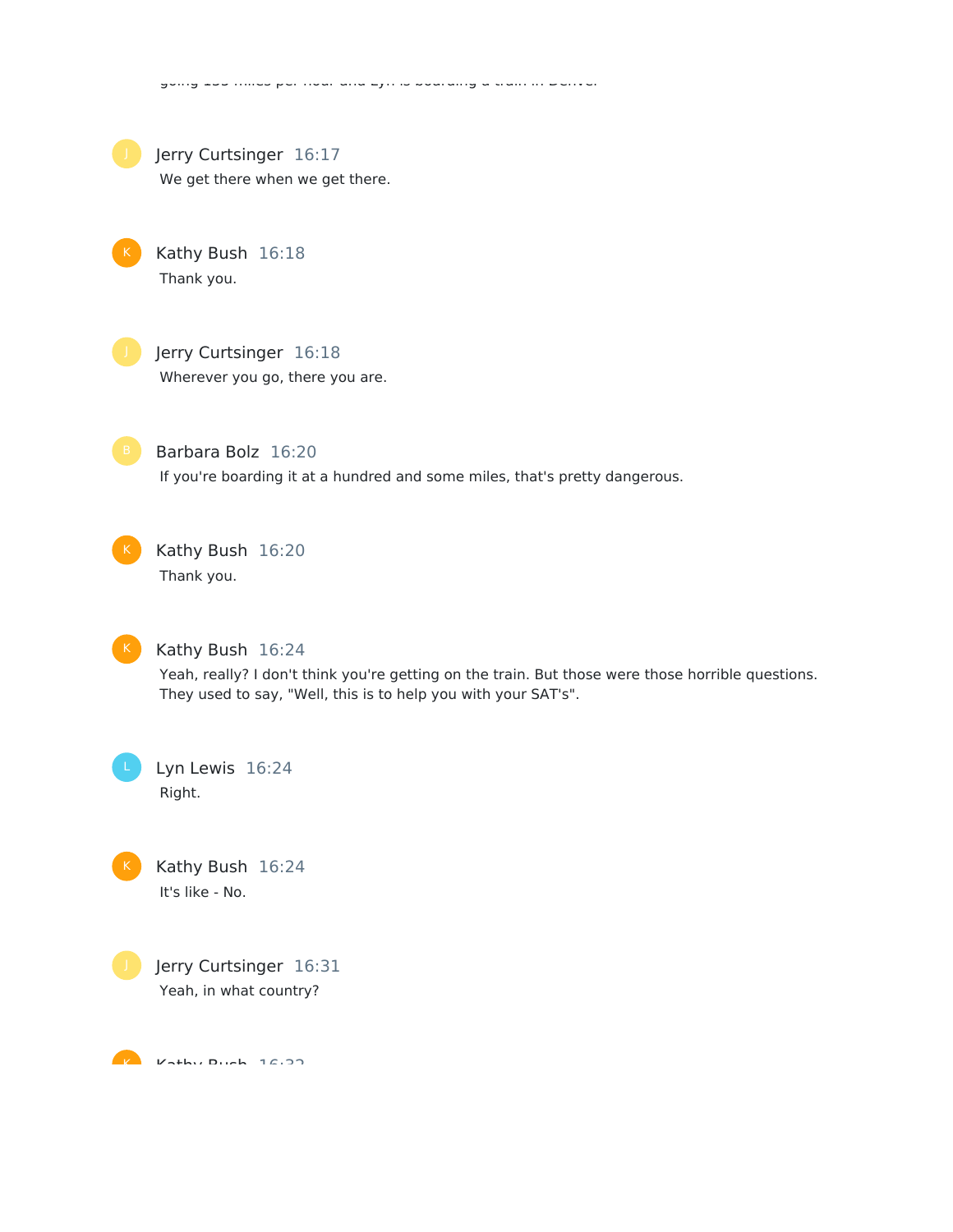

#### **N** Kathy Bush 16:32

Thank you. It helps send me to an MD, because I need my head shrunk. Which way does a "No Smoking" sign's slash run?



#### Jerry Curtsinger 16:40

Left at the top and it ends at the bottom right.



## Kathy Bush 16:43

Bottom right. Toward the bottom right. That's absolutely correct. Okay. Well, no, that's - I've never really thought of that slash thing. I suppose that would be true with "no" anything. No whining. No. None of those.



Jerry Curtsinger 16:48 Well, if you're dyslexic -

Barbara Bolz 16:57 Go Jerry.



Kathy Bush 16:57 That doesn't help. How many channels are on a VHF television dial?

Kathy Bush 16:59 I was gonna say - Jerr Man.

Jerry Curtsinger 17:05 Well, we go from ch - VHF?



Jerry Curtsinger 17:09 Well, you go from 2 through 13. And that's VHF.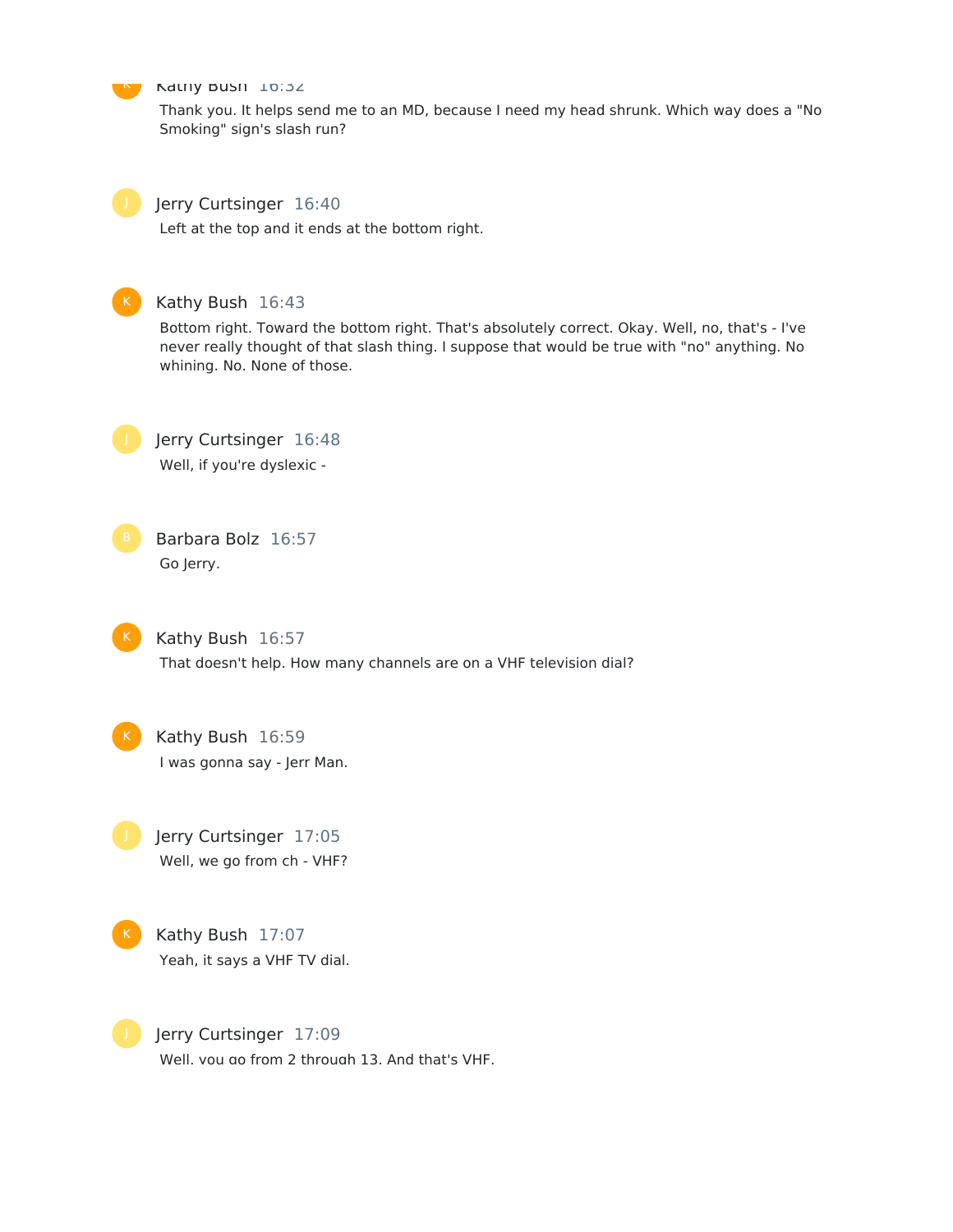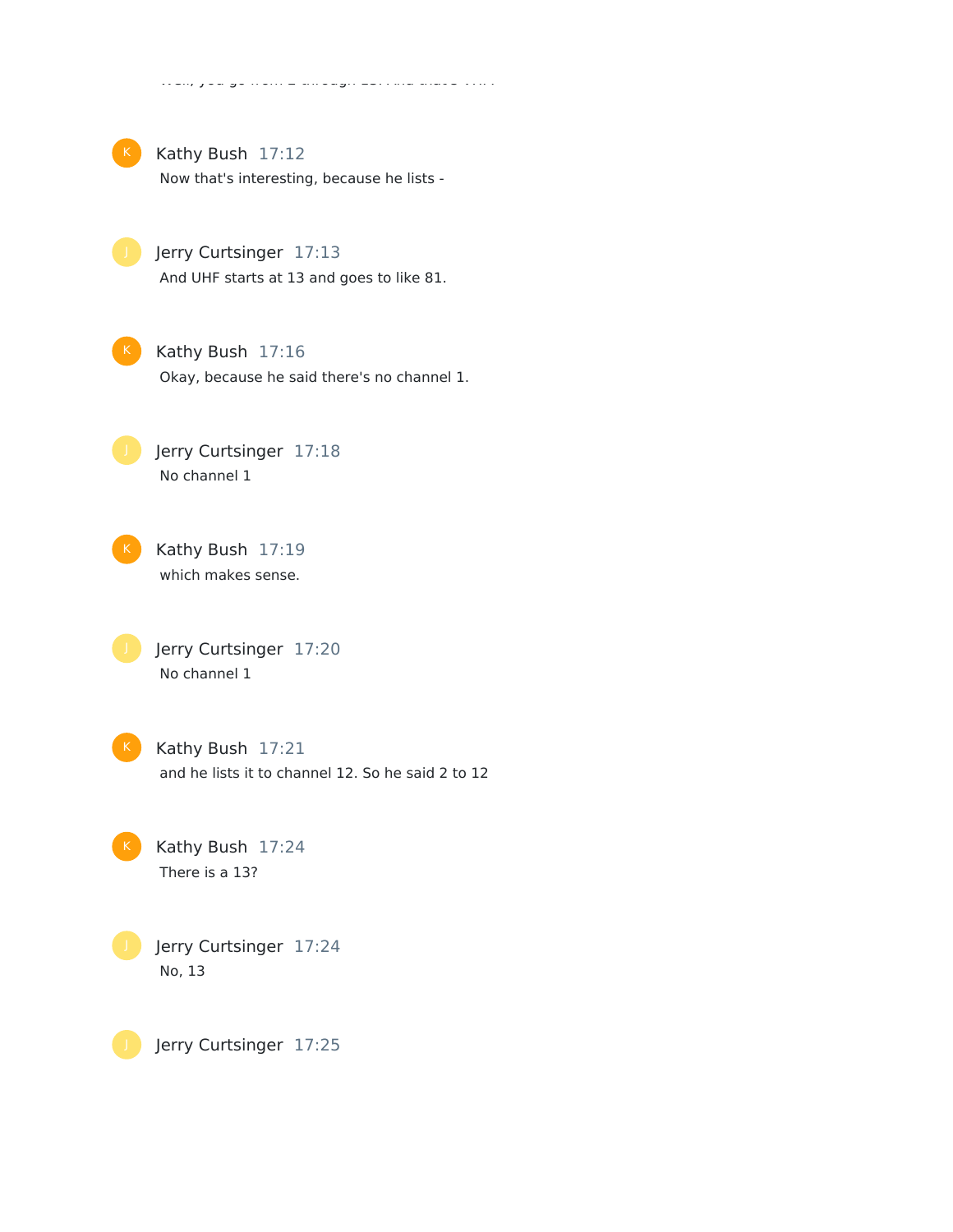Yeah.

Kathy Bush 17:25 Channel 13.

> Jerry Curtsinger 17:25 You can pick up a Toledo. Yeah.

Kathy Bush 17:27 Oh, really?



Jerry Curtsinger 17:28 Yeah, I can do all - if you live like south of Ford Road.

Kathy Bush 17:30 Okay.



### Jerry Curtsinger 17:32

Because actually, when the Lions were good many years ago, we were able to watch a football game and glorious black and white by -



Kathy Bush 17:38 Oh,



## Jerry Curtsinger 17:38

the outside antenna and manipulating it to a Toledo station.



Kathy Bush 17:41 Jerry, you devil you.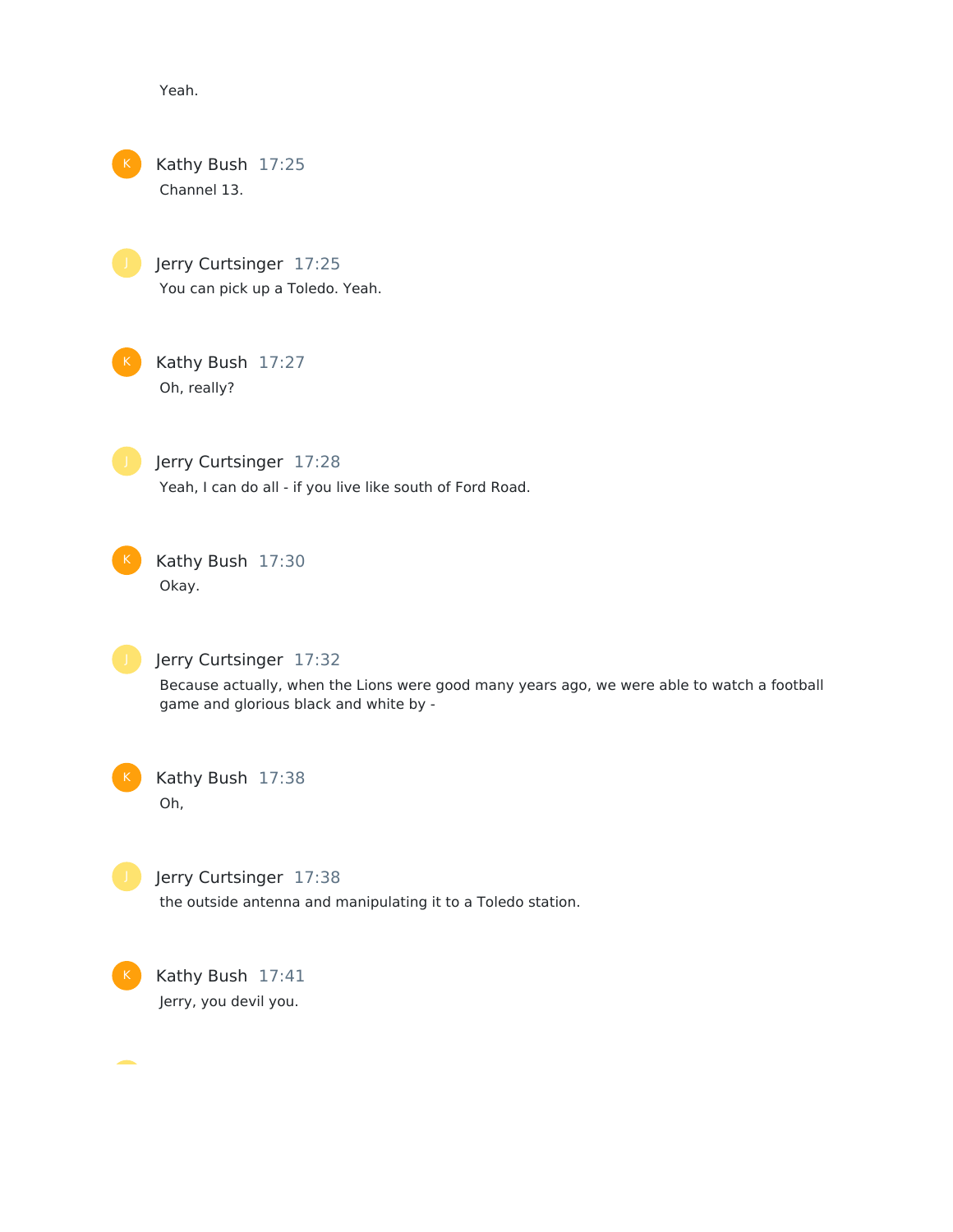#### Jerry Curtsinger 17:43

Because they blackout the signal from like, 50 miles away. So it has to come from Toledo. But yeah, there's a 13.



#### Kathy Bush 17:48

Okay, Well, that's interesting. We'll have to keep that in mind.



#### Kathy Bush 17:50

Using heavy duty aluminum foil.



#### Kathy Bush 17:52

I was gonna say - really. Do you remember those weird rabbit ears when you were a kid -on TVs - and like moving?



#### Jerry Curtsinger 17:57

Well, every time you changed the channel, you had to fool with the antenna to get the picture.



## Kathy Bush 18:00 Yes. Exactly.



#### Jerry Curtsinger 18:01

Instead of this remote like my kid going back and forth.



# Kathy Bush 18:04

Jerry's son is what five years old?



K

## Jerry Curtsinger 18:05 No, he's almost eight.

Kathy Bush 18:07 Oh, that's right.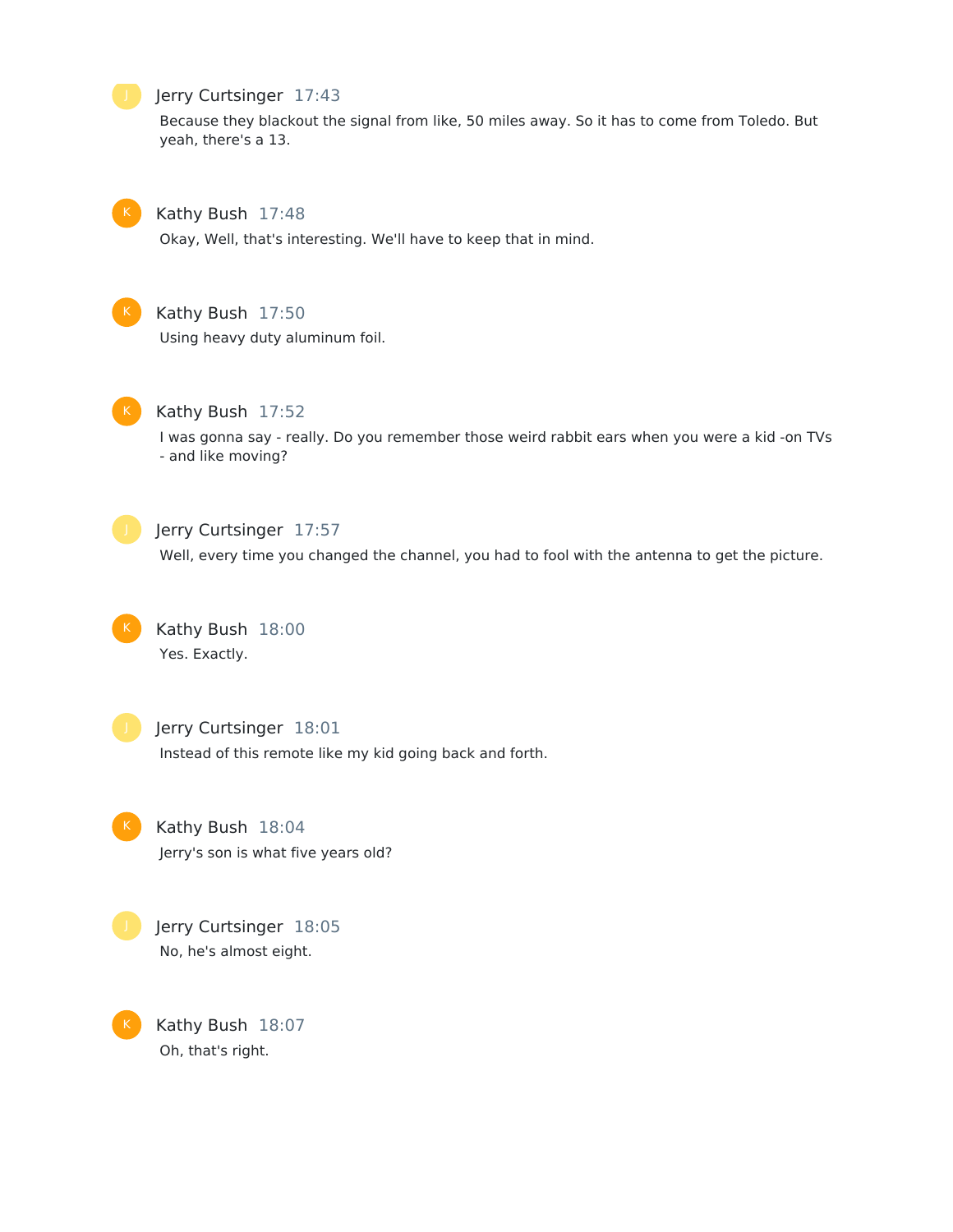

#### Jerry Curtsinger 18:08

He went - I brought him in a Friday during the summer. He said, "Aw, no radio on Friday? I wanted to be at a radio again. It was fun". I said, Well, maybe -



#### Kathy Bush 18:14

He was so good. Bring him back this year.



#### Kathy Bush 18:16

Well, yeah, there's a few days with no daycare. I'm sure.



#### Kathy Bush 18:18

Way cool. He's got daycare with us. We'll just feed him full of sugar and send him home to Laura. Okay, that'll work. What side of a woman's blouse are the buttons on?

Lyn Lewis 18:28 On the left.





## Lyn Lewis 18:31 I'm glad I have on a blouse.



### Kathy Bush 18:31

I was gonna say. Really. Got a knit top on here, honey - working. But we're all covered radio audience. Please, this is a Catholic university. On a New York license plate, is New York on the top or the bottom of the plate?

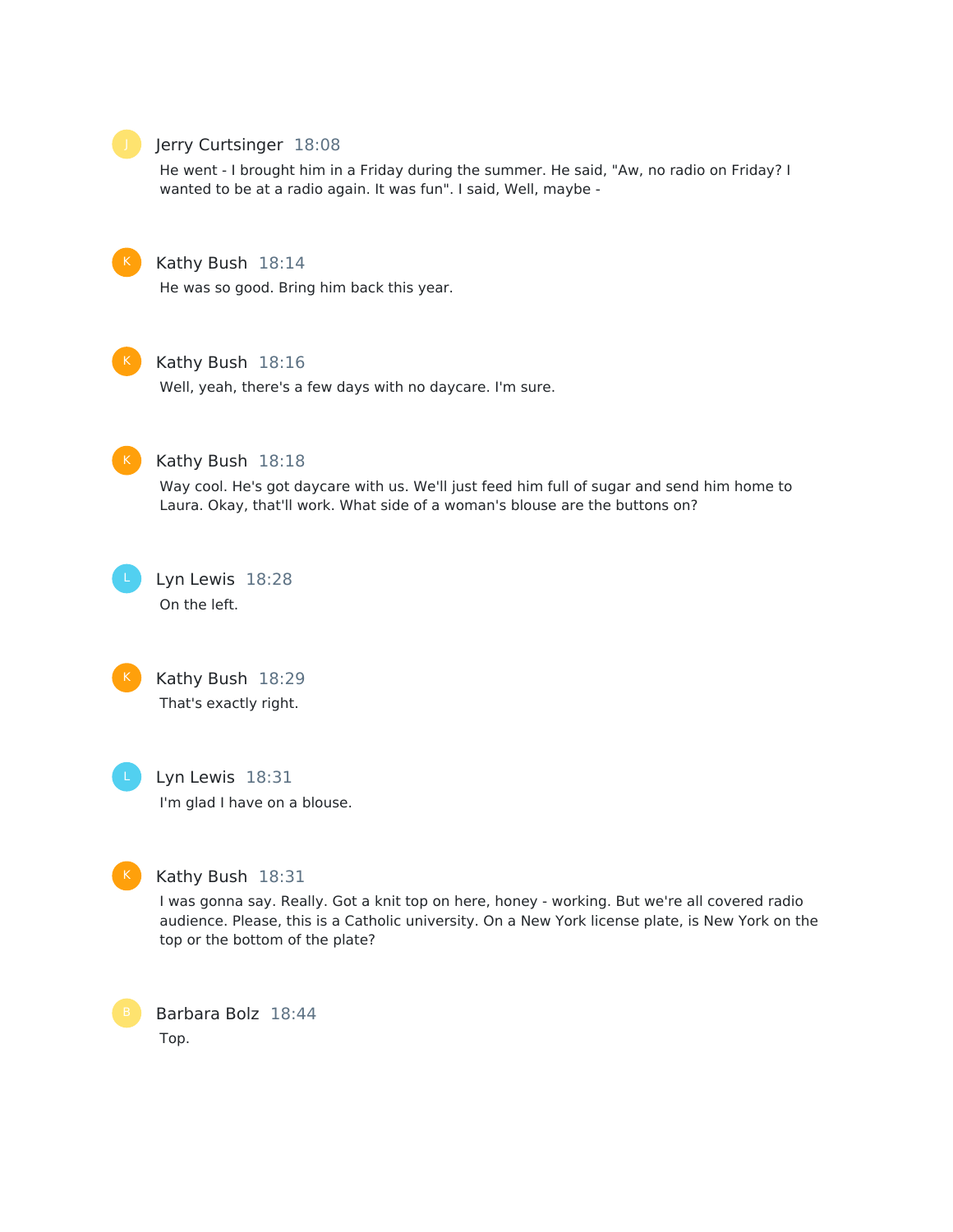#### Barbara Bolz 18:45

Yes, you're right. It is on the top.

Barbara Bolz 18:45

Ah, New York - New York.



#### Kathy Bush 18:52

which is kind of different, I guess, from other states. Hmm, Didn't know that. At least that's what he notes here. In which way do fans rotate - as you're looking at the fan? Which way would it rotate?

Lyn Lewis 19:04 From left to right?



#### K Kathy Bush 19:06

Yes, that's true. It would be clockwise - as you look at it. Good, Lyn. Whose face is pictured on the US dime? And he writes "Keep your hands out of your pockets".



#### Kathy Bush 19:11

Yes, it is. It is Franklin Roosevelt on the American dime. How many sides does a stop sign have to it?

Jerry Curtsinger 19:11 FDR.



Barbara Bolz 19:24 Five.



Kathy Bush 19:26 A little bit more than five, actually.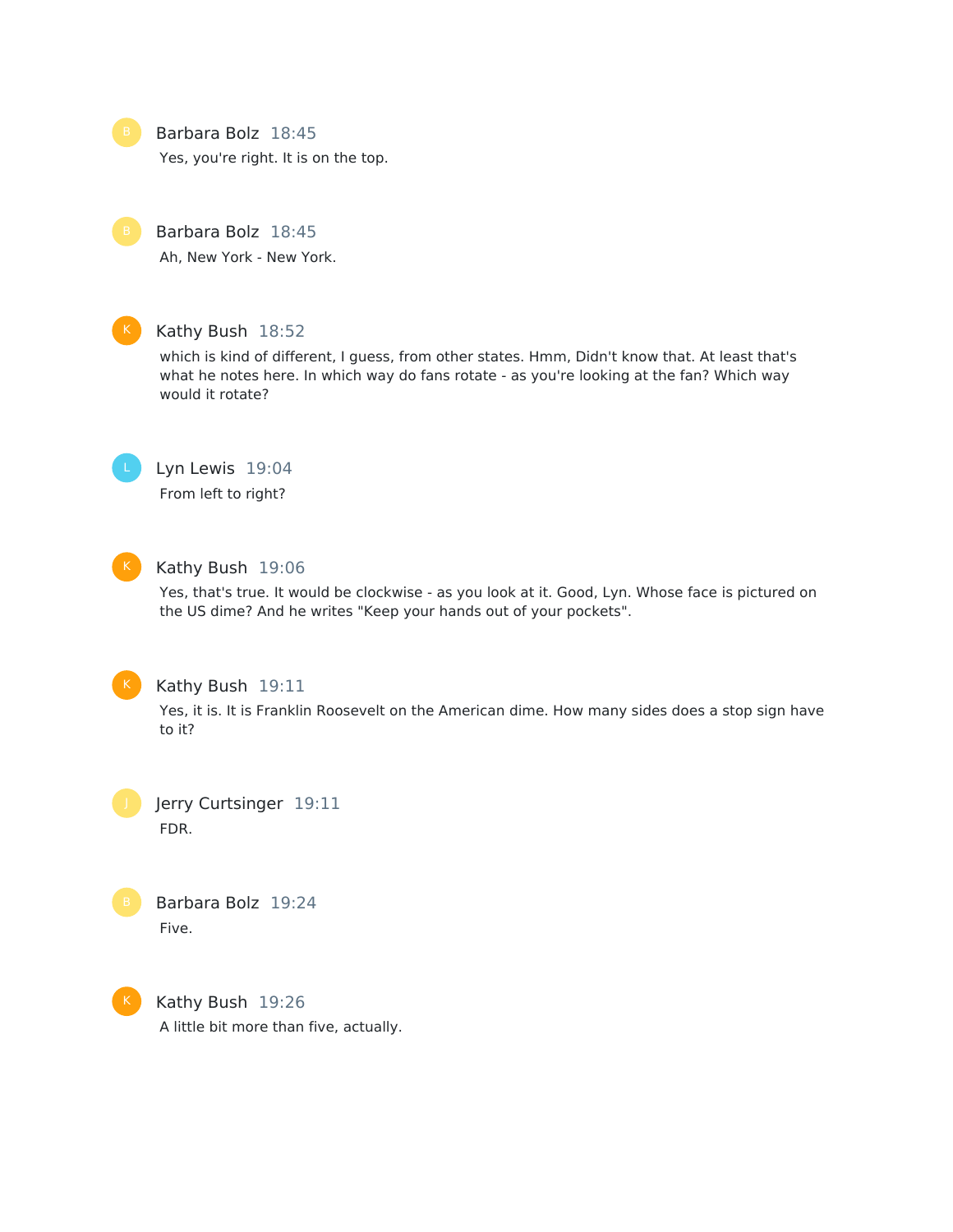Jerry Curtsinger 19:27 Six.



Kathy Bush 19:27

Actually more than six.



Kathy Bush 19:29

It's octagonal. Yes. Yeah. When you're reading a book, the even numbered pages are on what side? Right or Left?

Barbara Bolz 19:29 Eight.

Jerry Curtsinger 19:38 Left.

 $K$ 

#### Kathy Bush 19:39

Yes, they are on the left hand side with the odd numbers, he notes on the right. Now, here's a good question. How many lug nuts are on a standard car wheel?

Lyn Lewis 19:51 Four.

Jerry Curtsinger 19:51

Five



Kathy Bush 19:52

It's five. I would have said four in a minute.

Jerry Curtsinger 19:54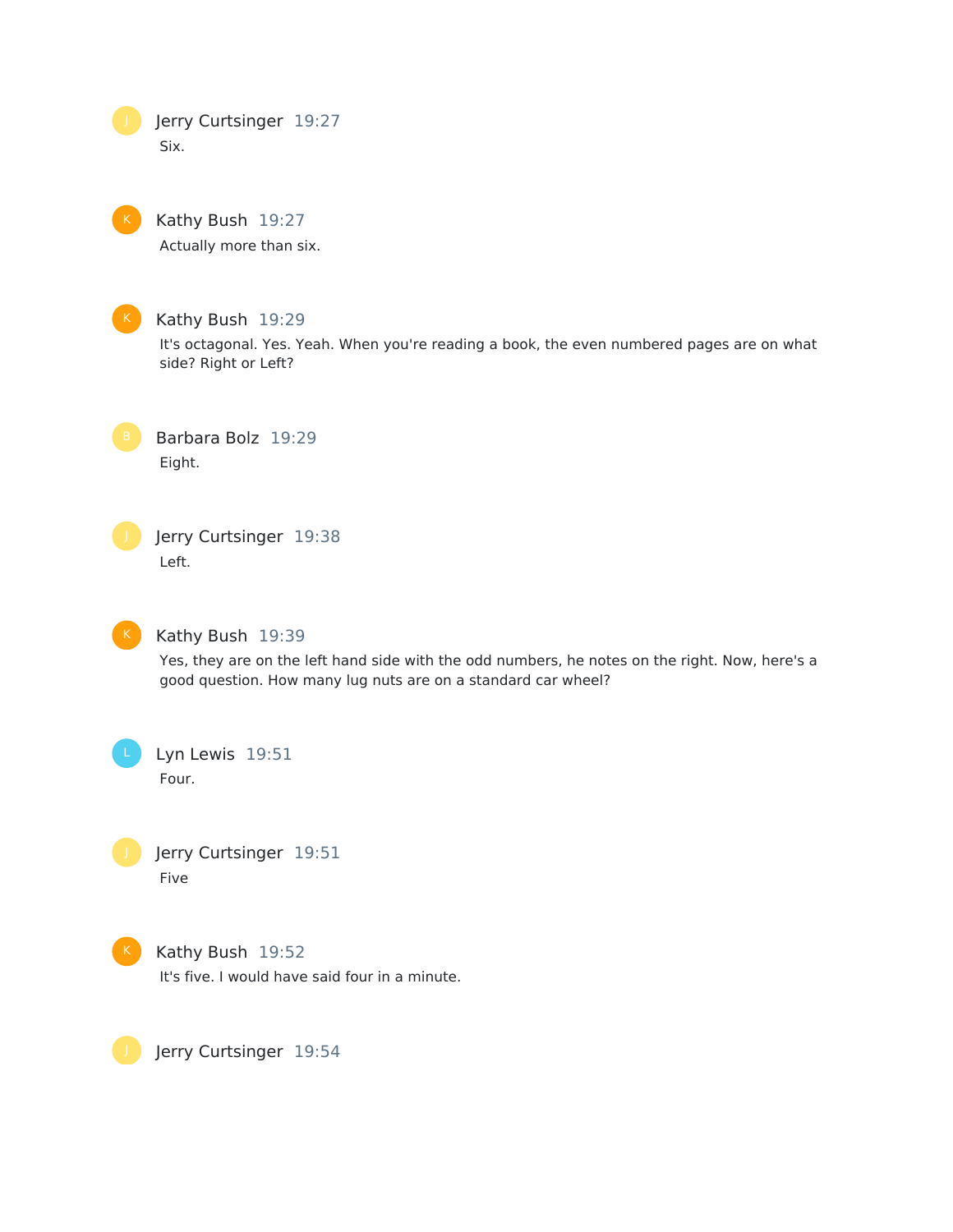I have had way more flat tires than you have.

Lyn Lewis 19:56 I must have one missing.

Lyn Lewis 19:59 (Laughs) Oh, no!

Barbara Bolz 20:00 On my car, not just in my head.

Kathy Bush 20:01 Oh, no, no, no, don't say that. Now there's a team that's called the Lugnuts, right?



Jerry Curtsinger 20:09 Oh, Lansing baseball - minor league baseball, I believe.



Kathy Bush 20:12 Yeah, they're the Lugnuts.



Jerry Curtsinger 20:12 Lansing Lugnuts? I think I'd find another name. You know,

Kathy Bush 20:15 I know it's pretty -



Barbara Bolz 20:16 And there's nine of them. Right?

Barhara Rolz 20:17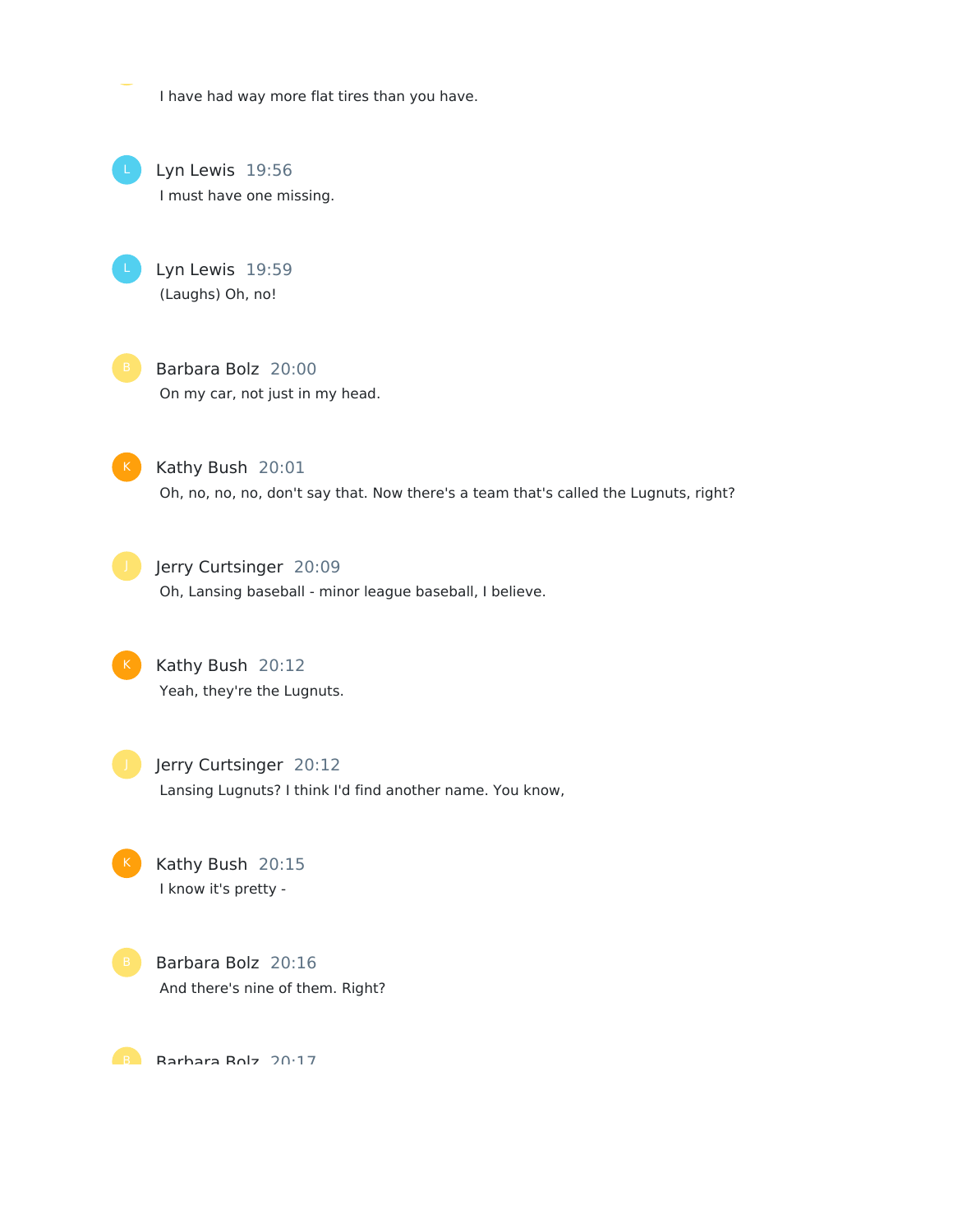Barbara Bolz 20:17 Yeah, hopefully. There'd better be more than five of them or they wouldn't be playing like. How many sides are there on a standard number two pencil? Barbara Bolz 20:26 How many sides? Kathy Bush 20:27 Yeah. Lyn Lewis 20:28 Four. Jerry Curtsinger 20:29 No, that's at least six. Kathy Bush 20:30 It is six. Jerry Curtsinger 20:31 Because when I worked at the station, the best pencils were like Dixon Ticonderoga - 2.5's Kathy Bush 20:34 Ooh, Ticonderoga. Yes. Nice pencil. Yeah, Jerry Curtsinger 20:37 And I would be mad when they'd buy some el cheapo ones. I'd say, Come on. How much money are we talking about here? Like 25 cents a box? Get the good pencils.



#### Kathy Bush 20:43

(Laughs) I have a niece who did marketing and public relations in Florida at Florida International. She's now working for an ad agency, and they just landed the Ticonderoga pencil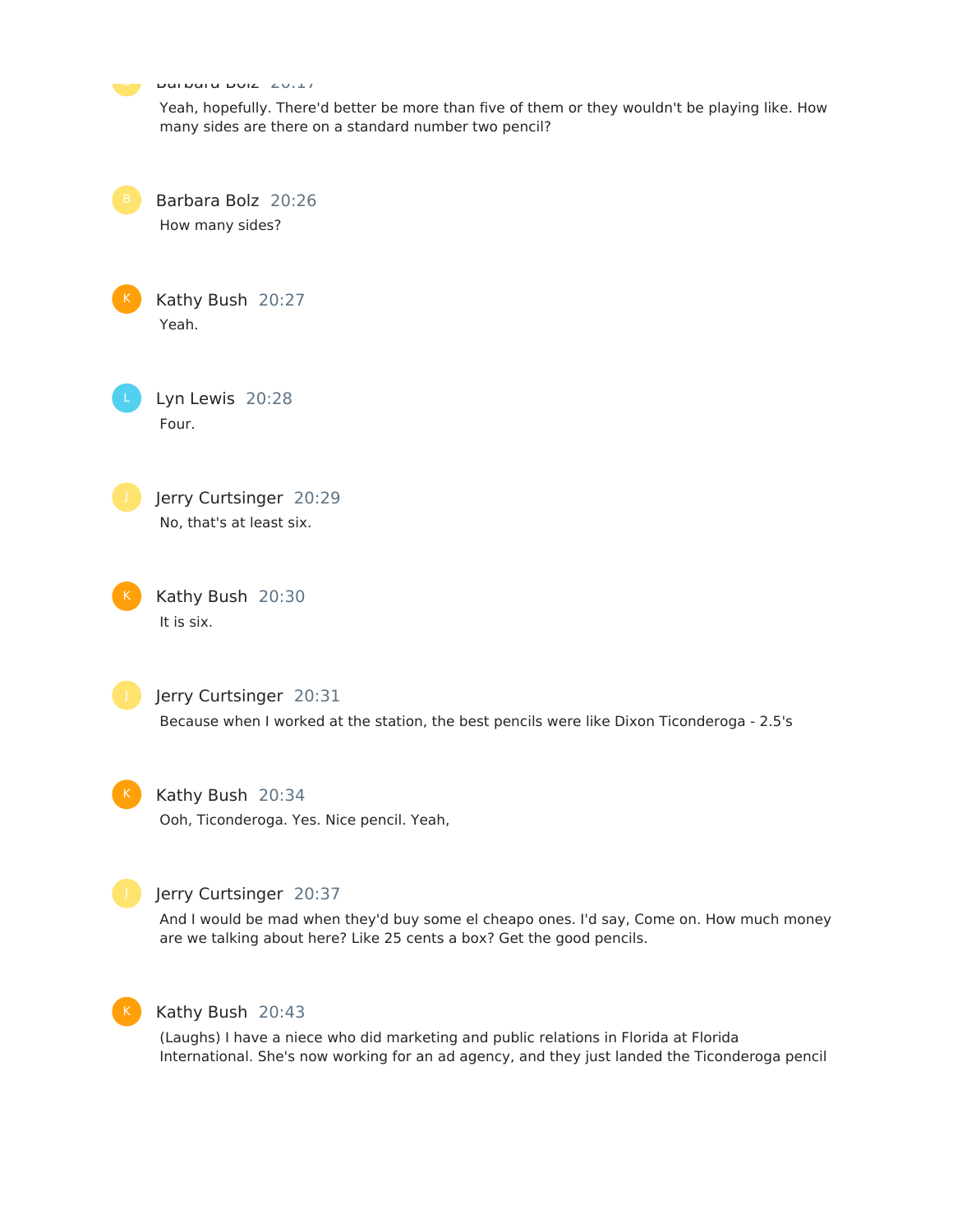account. And she's very excited about new ways to market the Ticonderoga.

International. She's now working for an ad agency, and they just landed the Ticonderoga pencil

Jerry Curtsinger 20:55 Yeah.



Jerry Curtsinger 20:57 Those are great.



Kathy Bush 20:57

They swear. She called me - she was so excited. And she said "Oh, Aunt Kat, they're the best pencils in our world".



Lyn Lewis 21:02

I mean, unless you're gonna get like, you know, Cross or something.



Jerry Curtsinger 21:06 The things that cost a fortune. But yeah,



Barbara Bolz 21:07

It's a name - The name gets it. It's like - it's those names that kind of roll off the tongue with that. Ti con -

Jerry Curtsinger 21:13 Ti con Der-RO-GA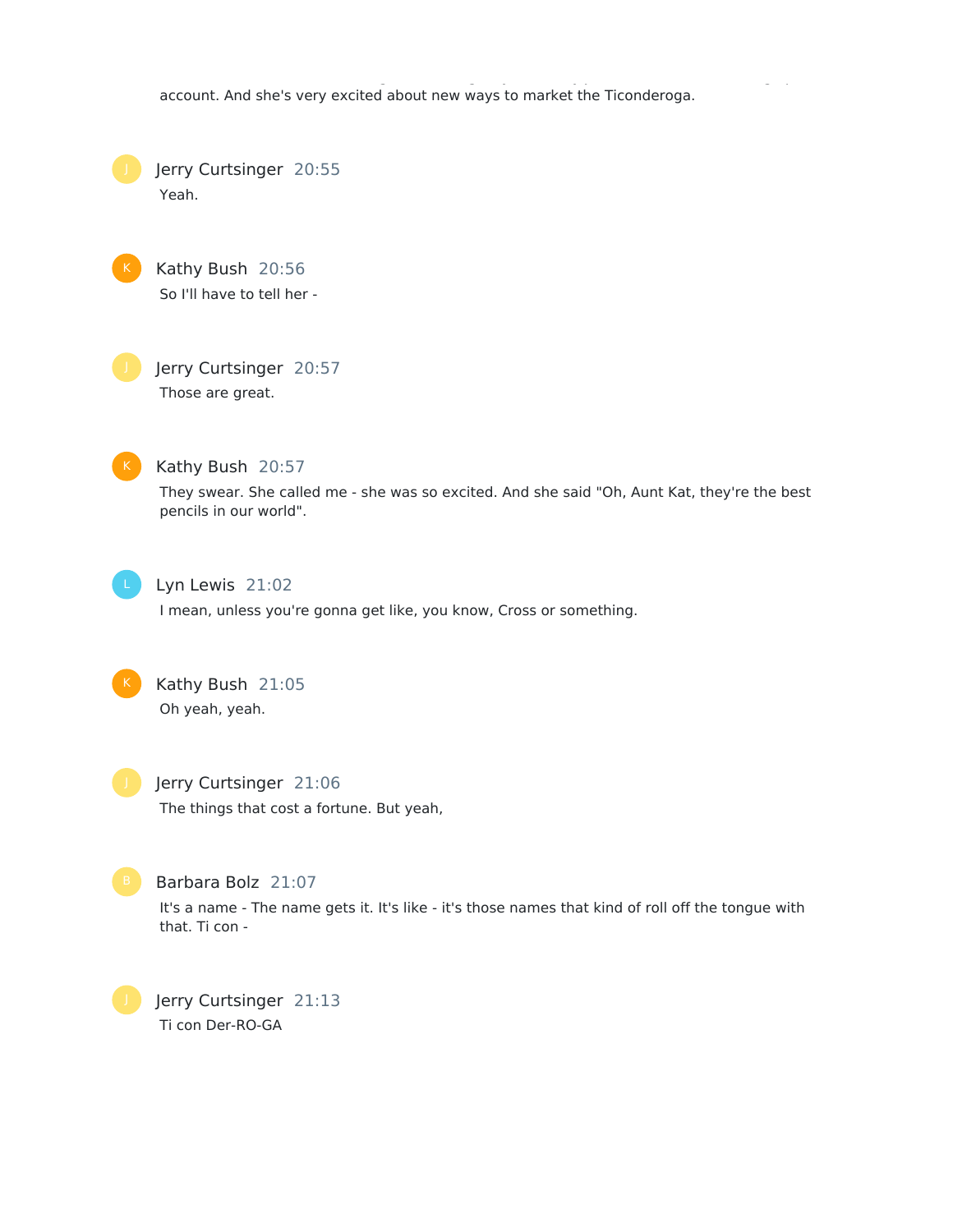Barbara Bolz 21:13 CIN-DER-EL-LA

Kathy Bush 21:13 Yeah.

Barbara Bolz 21:13 RE-FRIG-ER-A-TOR.

 $K$ 

Kathy Bush 21:17

It does. it has a real kind of like, class kind of sounding name. So she's supposed to send me a box of Ticonderoga's to check them out. So I'll have to have to lay a few on Jer that way. Can you name the Seven Dwarfs?

Jerry Curtsinger 21:30 Sleepy



K

Kathy Bush 21:31 Okay. All right, my favorite. Thank you.

Barbara Bolz 21:34 Dopey

Kathy Bush 21:34 Yeah, Dopey

Barbara Bolz 21:36 Doc.

Kathy Bush 21:36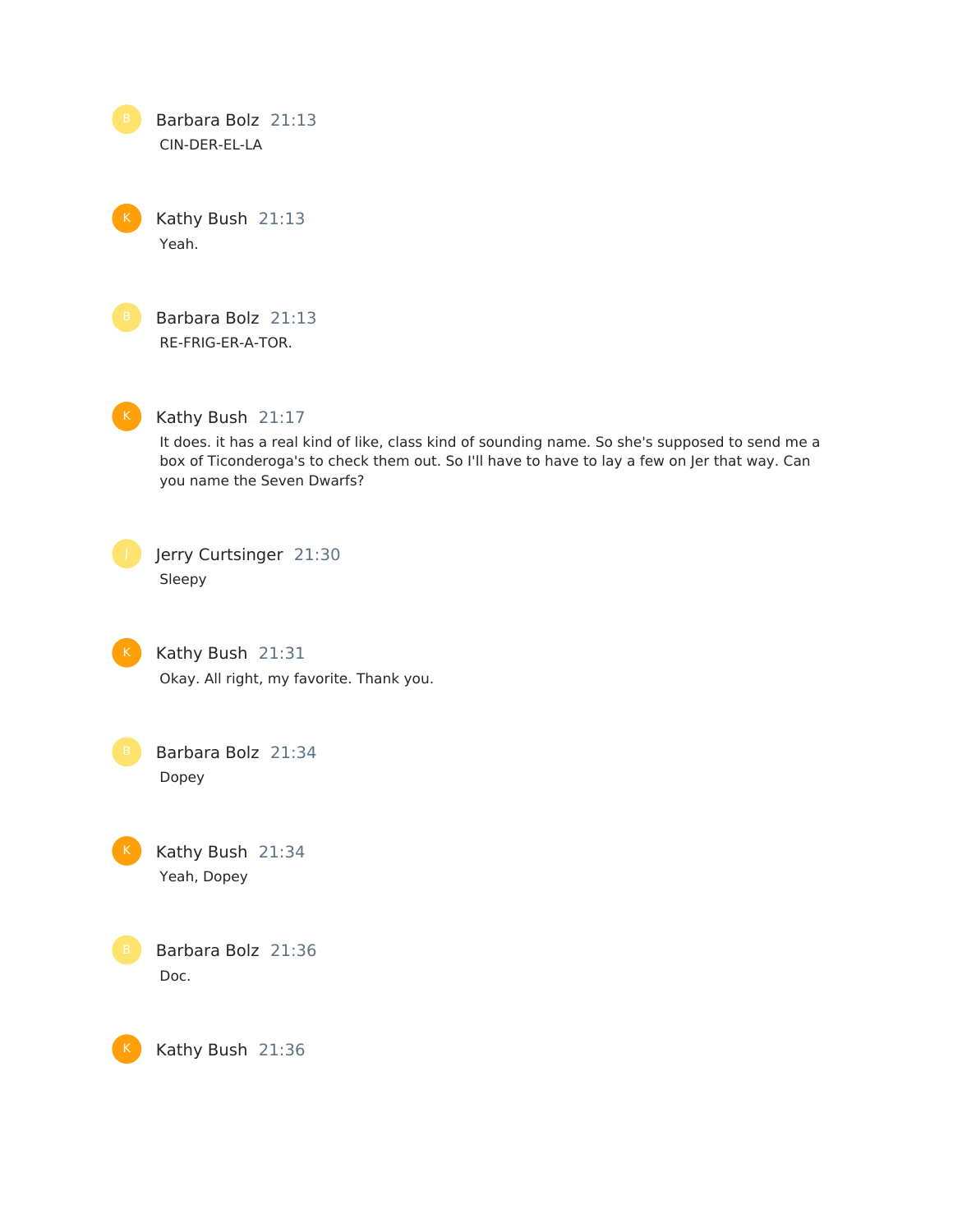Okay, Doc.

## Barbara Bolz 21:38 Bashful.

Kathy Bush 21:39 Yes. Bashful. Yeah. You know, Bashful usually gets left out. Good for you.



Lyn Lewis 21:44

That's for those of you who have kids.



Lyn Lewis 21:46 Yeah, really. (Lyn laughs) Okay,



Barbara Bolz 21:48 I remember this for my own youth in the 19 - (clears throat to avoid finishing the date)



Kathy Bush 21:51 Okay. Think of somebody who's always upbeat.



Jerry Curtsinger 21:56 Happy.



Kathy Bush 21:56 That's right. Happy. Okay. Think of hay fever season.



Barbara Bolz 21:59 Sneezy.

Kathy Rush 22:00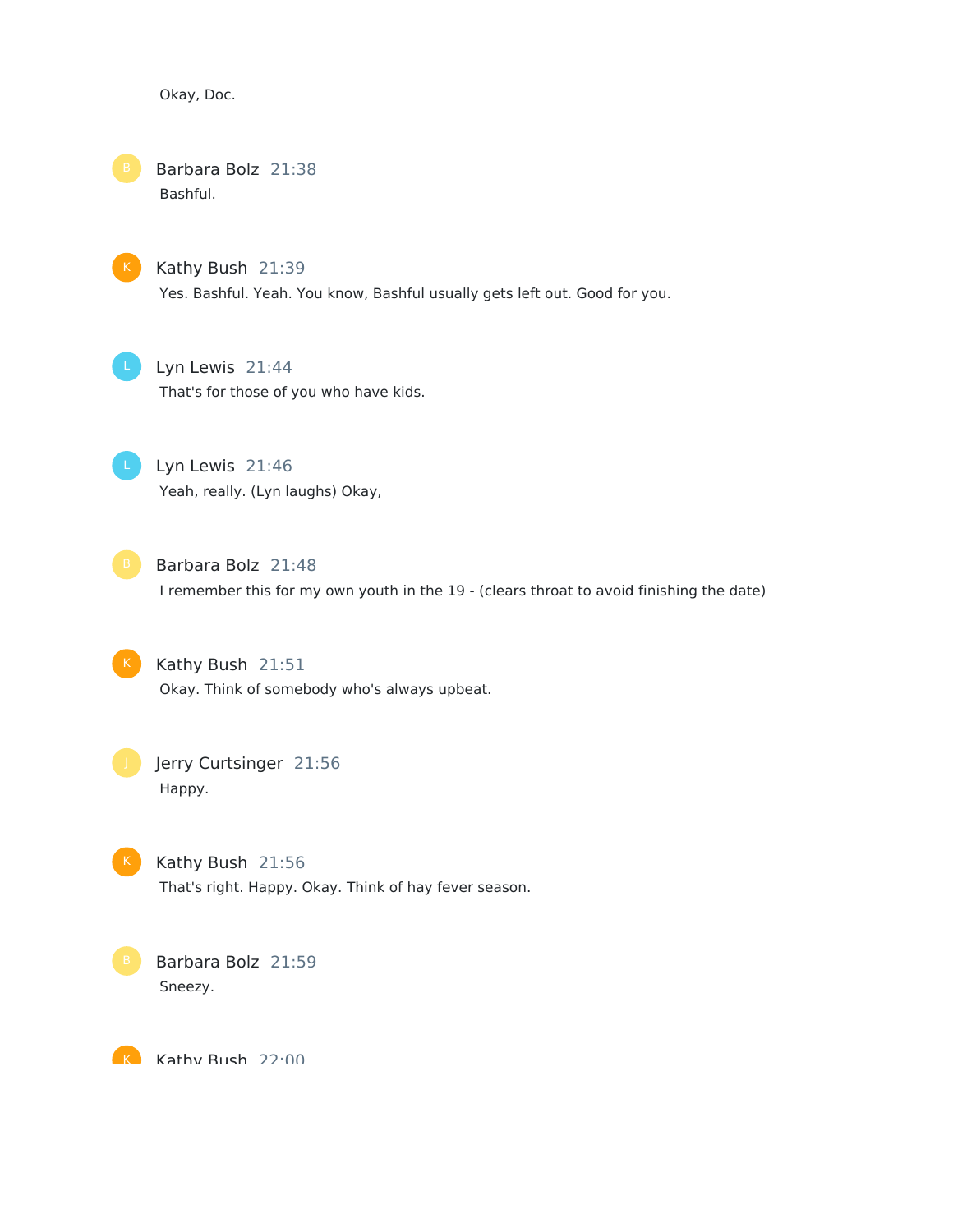Kathy Bush 22:00 Sneezy. Okay, and then think of somebody who's miserable K

Barbara Bolz 22:06 Grumpy.



Lyn Lewis 22:07

Okay. Yeah, I was gonna say, think of all the characteristics of former dean (name deleted). (The professors laugh)



Barbara Bolz 22:14 Grumpy to the tenth power.



Kathy Bush 22:15 Thank you.



#### Jerry Curtsinger 22:16

Well, he asked me - when he was leaving - you know it was like the last day or something - Did I like wear a suit or a sport coat and a tie when I got hired? (Kathy tries to suppress her laughter) He wasn't sure. And I said yeah, you can rest assured on your way out that yeah -



#### Kathy Bush 22:28

Thank you. Yeah, at one point in my life.

Jerry Curtsinger 22:30 Yeah.



Kathy Bush 22:31 Why would he ask that?



Jerry Curtsinger 22:32

Well, you know, once in a blue moon he'd make a joke and he made so few that -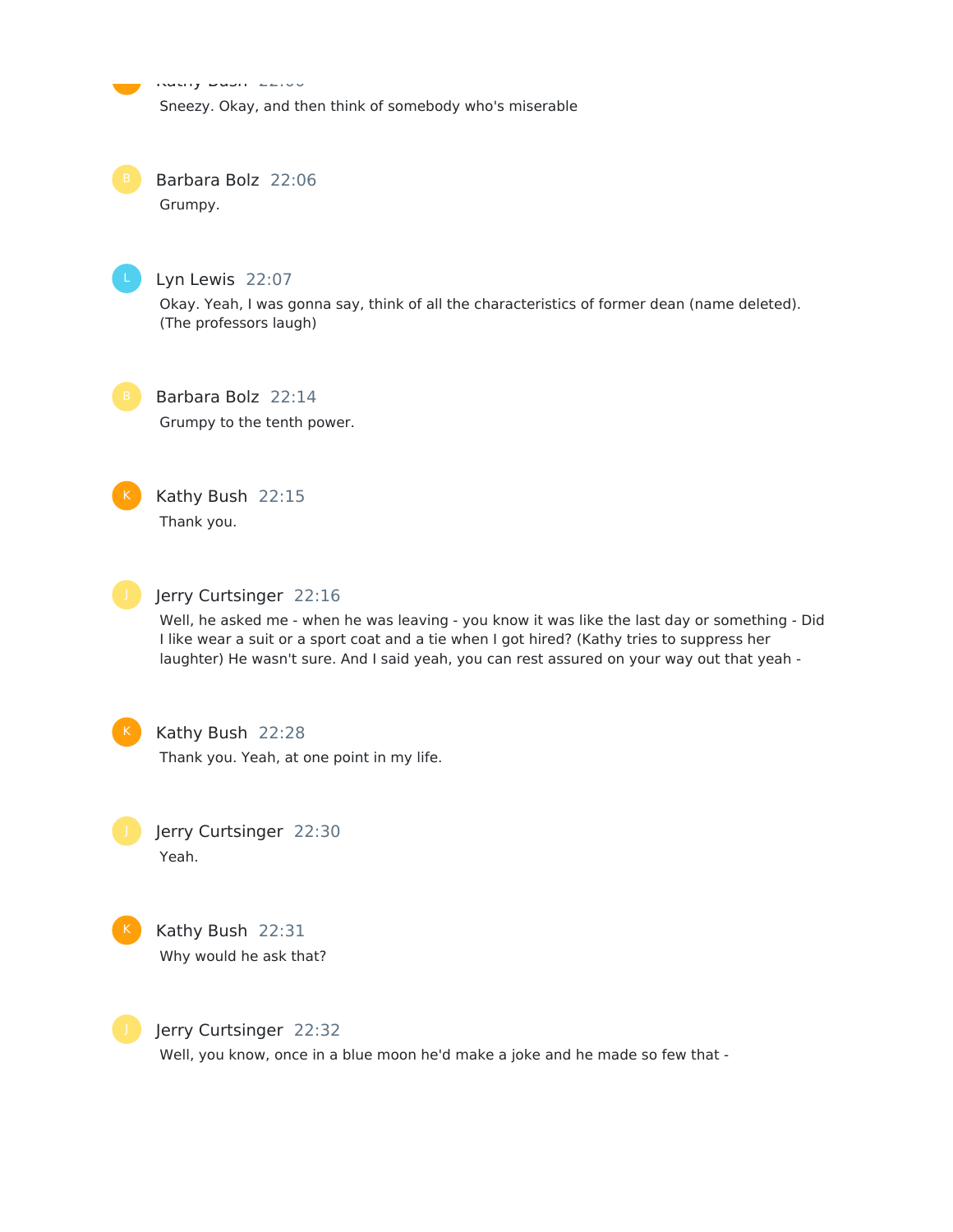

Kathy Bush 22:35

Oh, no lie. Exactly. Wow, he made a joke.

Jerry Curtsinger 22:37 He was such a serious guy.



Kathy Bush 22:39 Wasn't he though.



Jerry Curtsinger 22:40 And then, he was like "I don't watch television, Jerry" I'm like "Everybody watches television".

Kathy Bush 22:43 Oh, give me a break.

Jerry Curtsinger 22:43 I don't care if you're the dean or not.



#### Barbara Bolz 22:44

He thought being grumpy and, and looking mean and evil would get folks to do what he wanted them to do. I said, "That's how you get folk not to do what you want"



#### Kathy Bush 22:53

Thank you. Let a sociologist lay it out for you, hun.



#### Jerry Curtsinger 22:56

Yeah. If you don't like speed one you're not gonna like speed two.

K Kathy Rush 22:59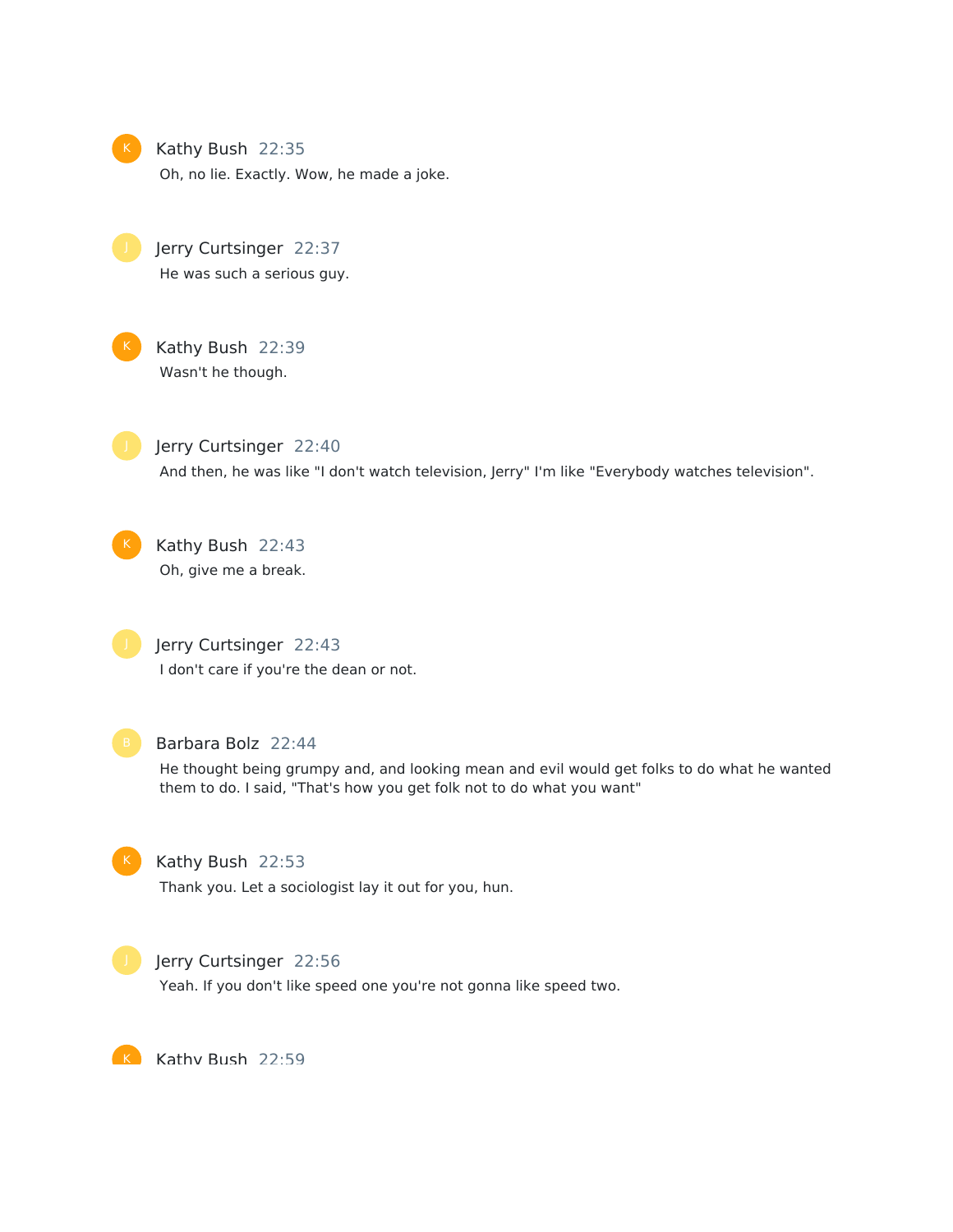Kathy Bush 22:59 No. No. No. <u>ka</u>



Lyn Lewis 23:01

Intimidation behavior does not work on people who can not be intimidated.



#### Kathy Bush 23:06

You know, my father used to say "You get a better day's work out of people that you say 'I appreciate you being here' than kicking them in the fanny' ". And I always thought that was a good way to work.



Lyn Lewis 23:13 Yes.



## Jerry Curtsinger 23:13

That's why people steal pencils.



#### Kathy Bush 23:15

Ticonderogas, (laughs) Oh no! How many hot dog buns are in a standard issue package? Standard issue?



Kathy Bush 23:23 Yes.



K

#### Jerry Curtsinger 23:24

It would match up with the pack of hot dog buns. I know this, because Dylan's favorite food is "Hot dogs, Dad!".

Kathy Bush 23:29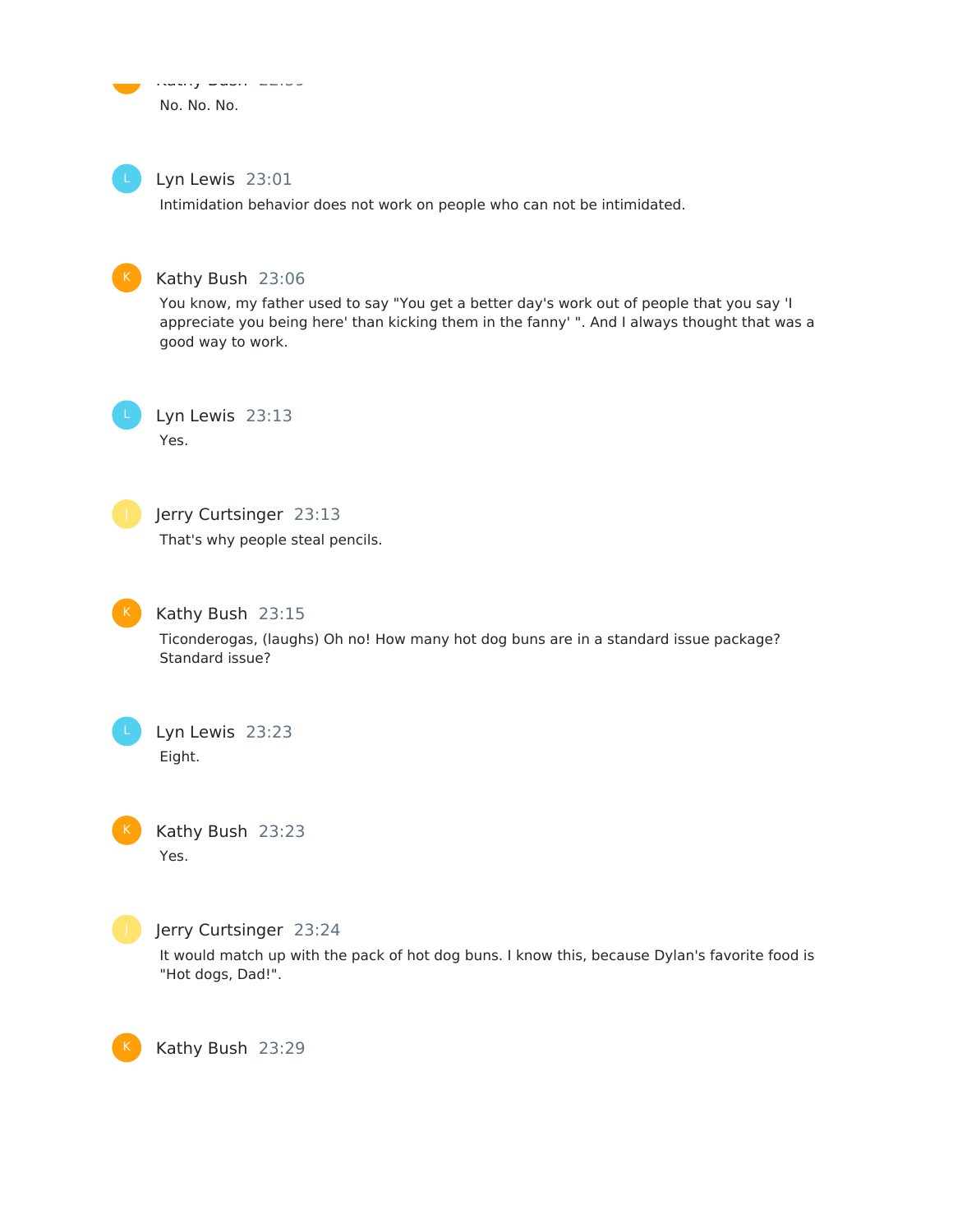Oh, okay.



Jerry Curtsinger 23:30

So, I know there's eight hot dogs in the pack of hot dogs. So I think there's eight buns.

## Kathy Bush 23:34

Tube steaks. Yes, as we used to call them.



## Jerry Curtsinger 23:36

It's like "Dylan, would you like steak or a hot dog?" "HOT DOG".



## Kathy Bush 23:39

Of course. He's a kid. He's smart. There you go. On which playing card of the deck is the cardmaker's trademark posted on. So this is a trademark of the card maker. On which playing card?



## Lyn Lewis 23:54 The Joker?



#### Kathy Bush 23:55

I would have said the same thing, Lyn. This really surprises me, because -

Barbara Bolz 23:59 The one-eyed jack.



## Kathy Bush 24:00

The one-eyed jack (Kathy laughs)

Lyn Lewis 24:01 Ace?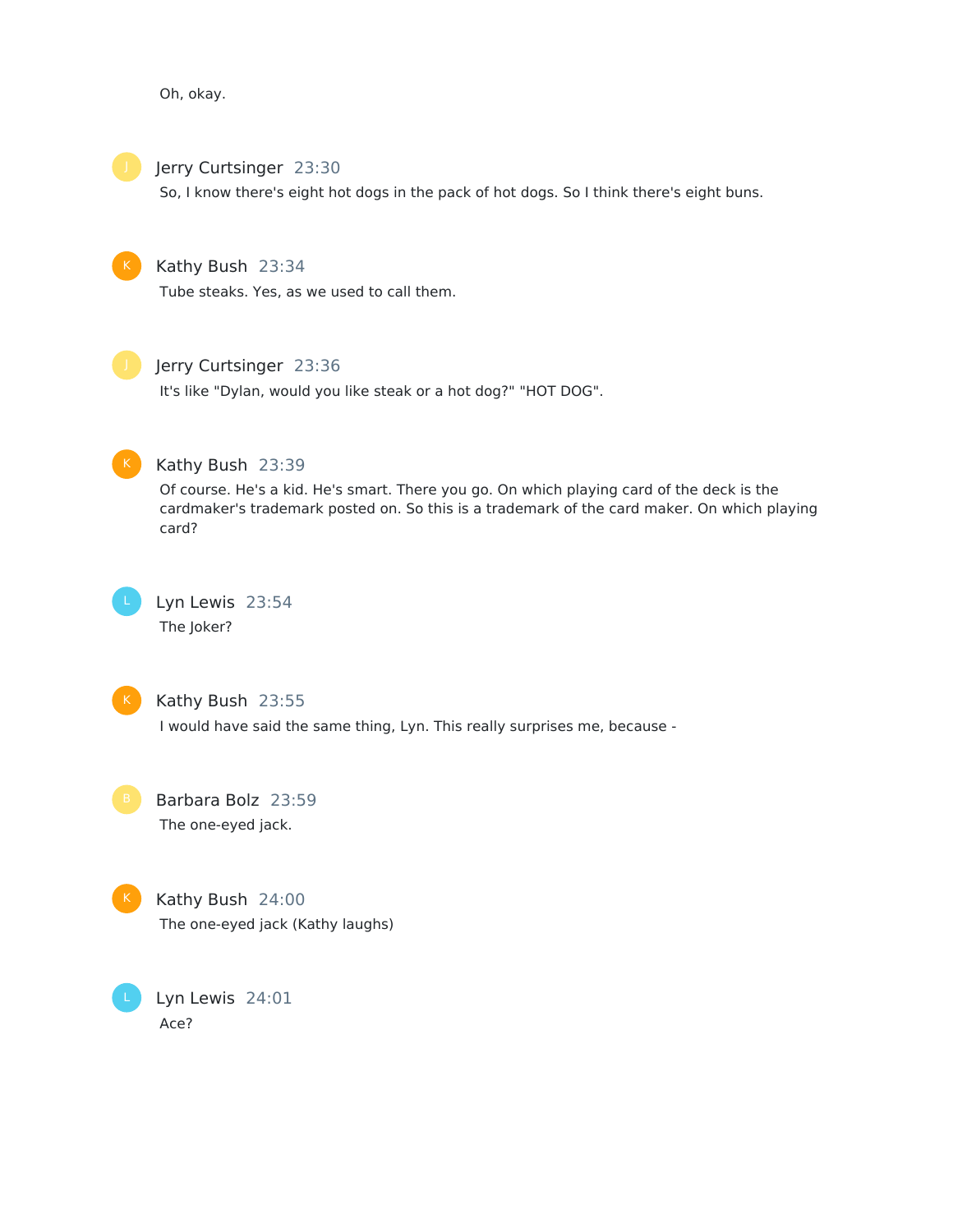

#### Kathy Bush 24:02

It's an ace. It is an ace.

Lyn Lewis 24:03 Ace of Spades?



### Barbara Bolz 24:04

All of my playing cards have the logo because I have Hello Kitty cards.



#### Kathy Bush 24:04

It's the Ace of Spades. Exactly. I got to look at a deck of cards. I always thought the Joker had all the little print and things on it.



### Kathy Bush 24:07

(Laughing) Alright. There you go. I just know that we have this horrible carton of cards that the kids use at the cottage, and they're in all different horrible shapes. I'll probably have to look for new cards. But I'm gonna have to look on that one in particular. On what side of the Venetian blind is the cord that adjusts the opening between the slats of the Venetians?



Jerry Curtsinger 24:34 That would be the left side.

Kathy Bush 24:36 Yes.



Jerry Curtsinger 24:37 We have them in our family room.

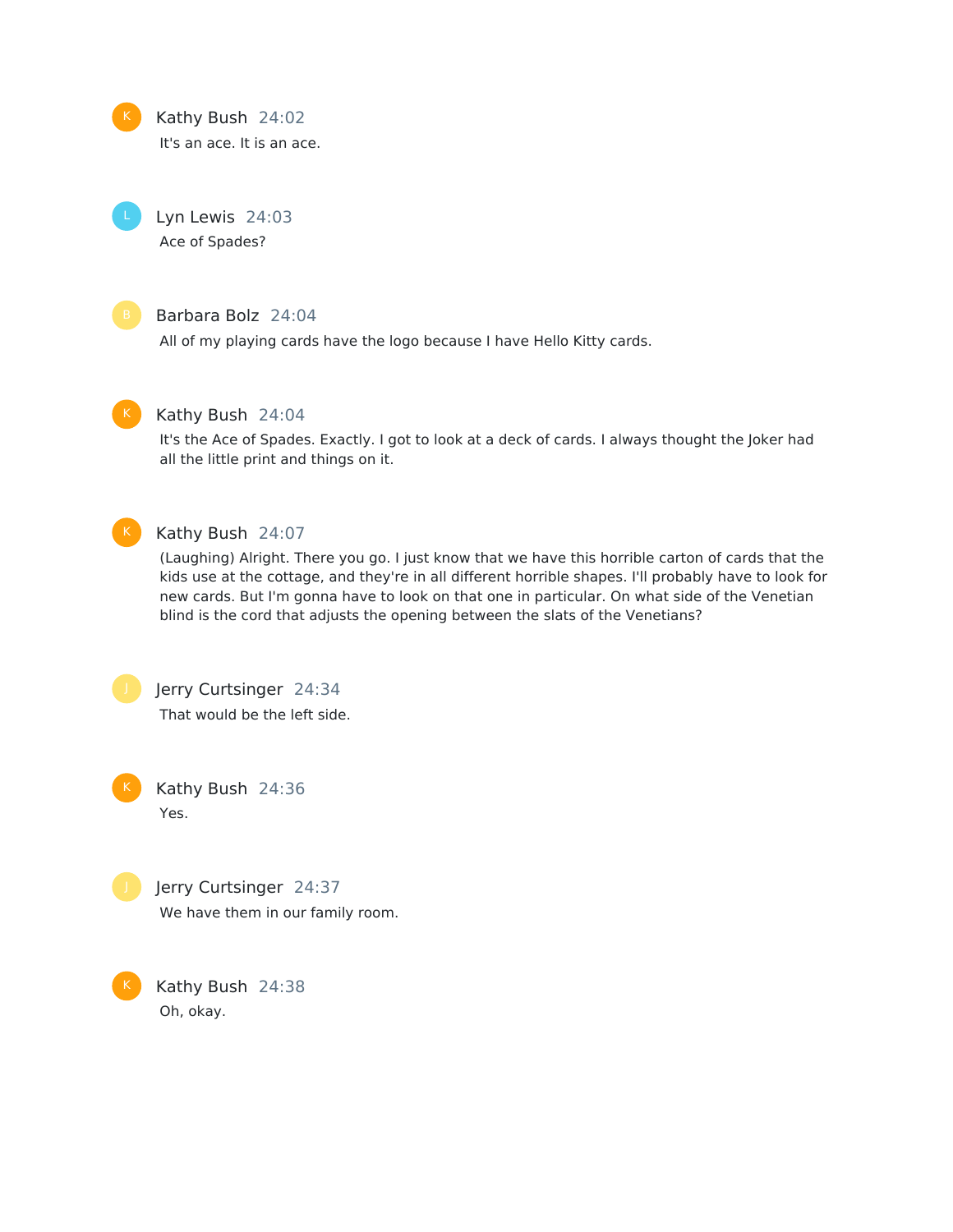Barbara Bolz 24:40 Alright.

#### Kathy Bush 24:40

And Laura's always, like opening up everything, and I'm like, "No, this is just too sunny". Yeah, it's just like the thermostat. Okay, I'll put the air conditioner on, so it's cool. And I'll walk by like half hour later, and I'm like "Oh, I'm starting to get hot", but she turned her thermostat up. And we've never argued, we've never spoken about this. And then I'll just go turn it back down. So it cools off. And then she'll turn it back. We'll go back and forth. It's been like this for years.



#### Kathy Bush 25:03

You have heating and cooling wars going on.



### Jerry Curtsinger 25:05

Yeah, that's our only real argument is the heating and cooling, the silent heating and cooling a passive-aggressive thing.

Kathy Bush 25:10 Well, okay,



#### Barbara Bolz 25:11

But you can talk about it with a smile on your face like that.

Jerry Curtsinger 25:14 Well, it's funny.



Jerry Curtsinger 25:15 It's funny.

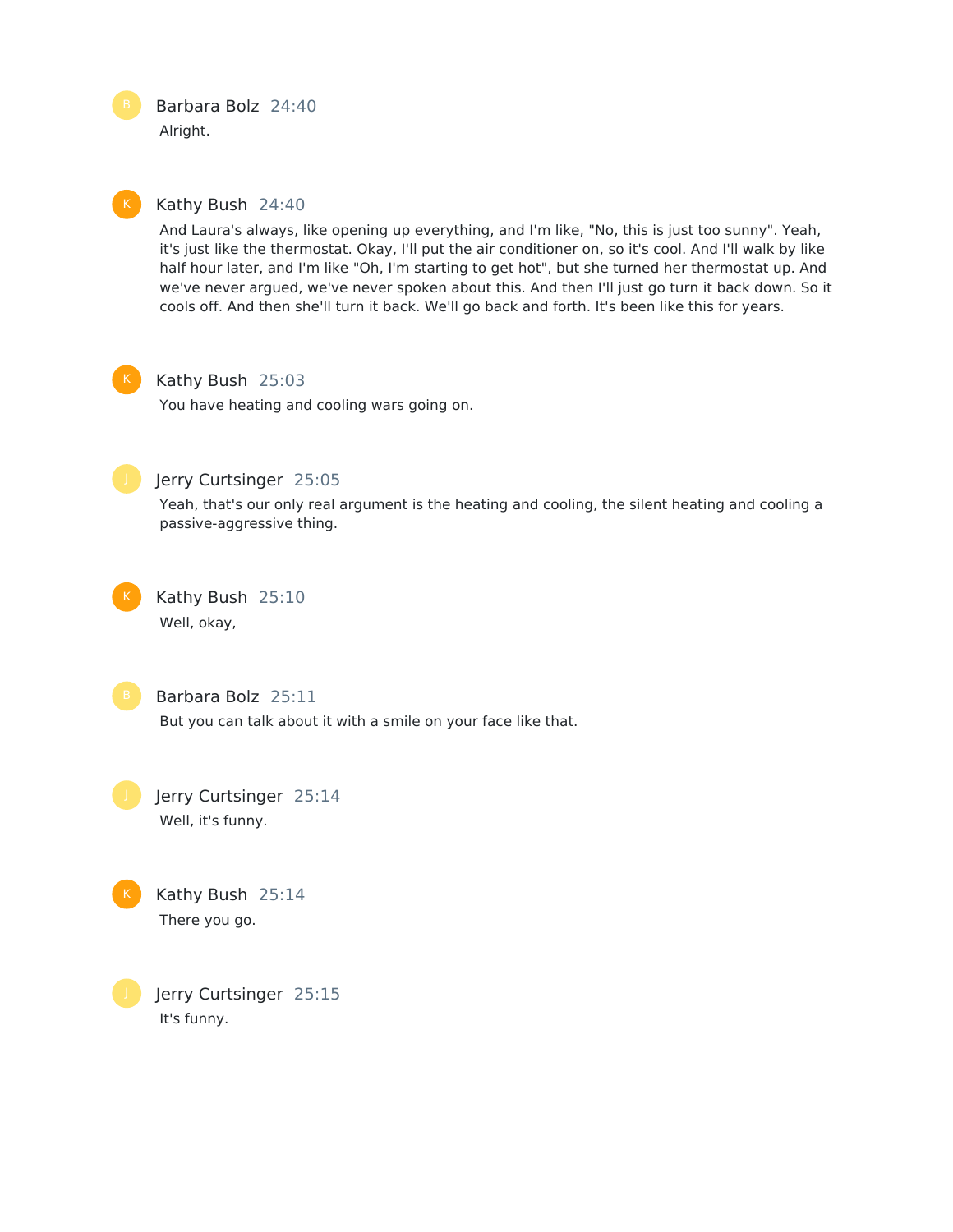#### Lyn Lewis 25:16

Yeah, well, that's the right idea to have. Otherwise you might be in divorce court.



#### Jerry Curtsinger 25:20

Well, if you're in Divorce Court over a thermostat -



## Barbara Bolz 25:26

Some people are in divorce court over squeezing the toothpaste in the wrong places.



## Barbara Bolz 25:30

And the toilet paper up or down.



#### Kathy Bush 25:31

I saw one of my favorite Simpsons last week where Homer went away to a spa for a couple hours, left grandpa in charge of the kids. And the kids ended up getting picked up and put in foster care - sadly with the Flanders family. But that was one of the charges that the toilet paper was on the wrong way. And that what a great episode. On the back of the \$1 bill, what is in the center of the bill?



Lyn Lewis 25:32 In God We Trust



## Kathy Bush 25:37

Now, same thing, I would have said the exact same thing.

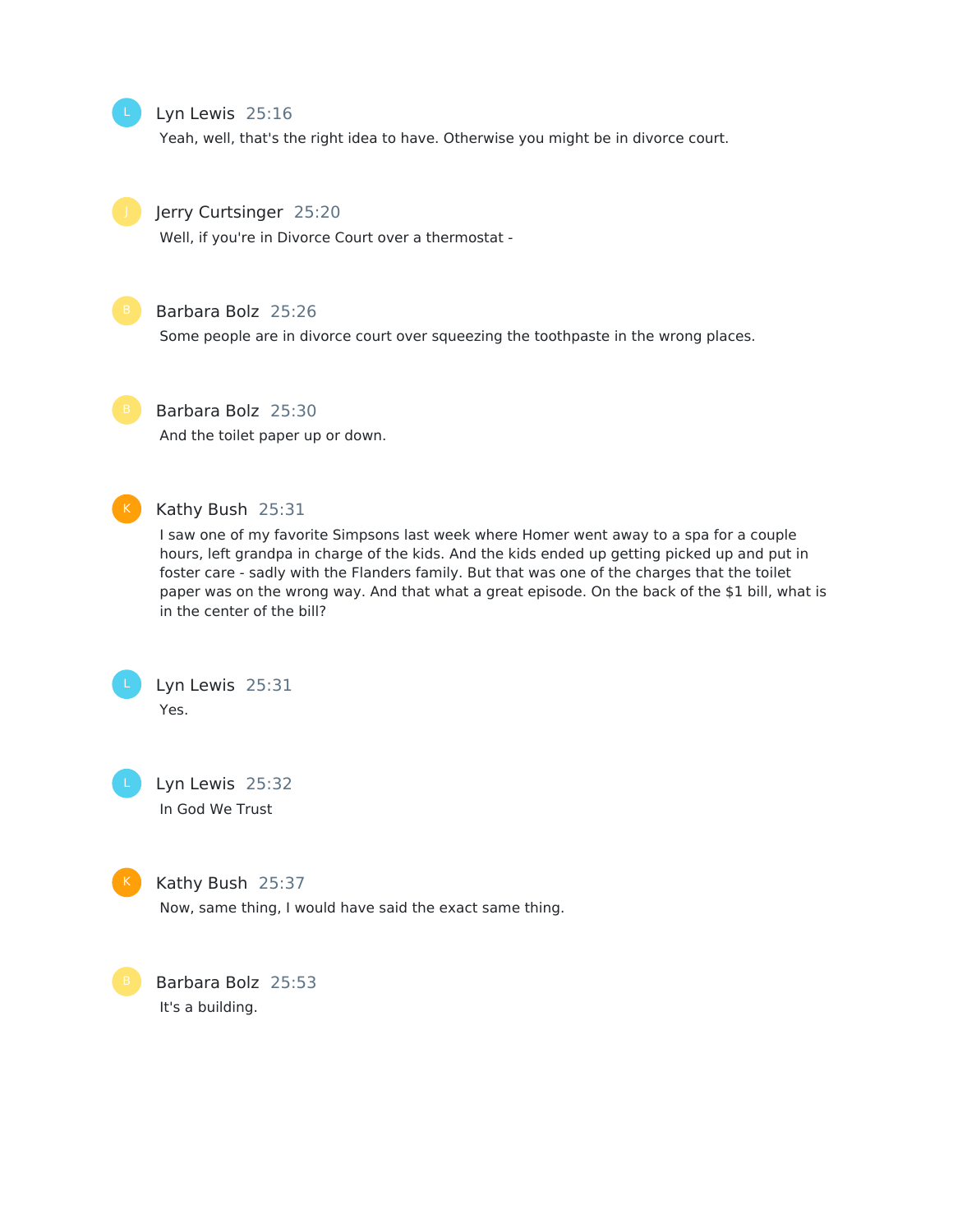#### Kathy Bush 26:03

That's not what's listed here, which is very surprising to me. Because I guess I have a bad image of American money then.



Jerry Curtsinger 26:08

The center?



#### Kathy Bush 26:09

"The very center" he said "of the bill" of the \$1 bill on the back of the \$1.



## Jerry Curtsinger 26:13

In the very center it says "One"



#### Kathy Bush 26:15

Exactly that's what he has written here. Is it spelled out as "ONE" or -





## Kathy Bush 26:20 Oh, okay.

Jerry Curtsinger 26:22 Yes.



Lyn Lewis 26:22 Okay.

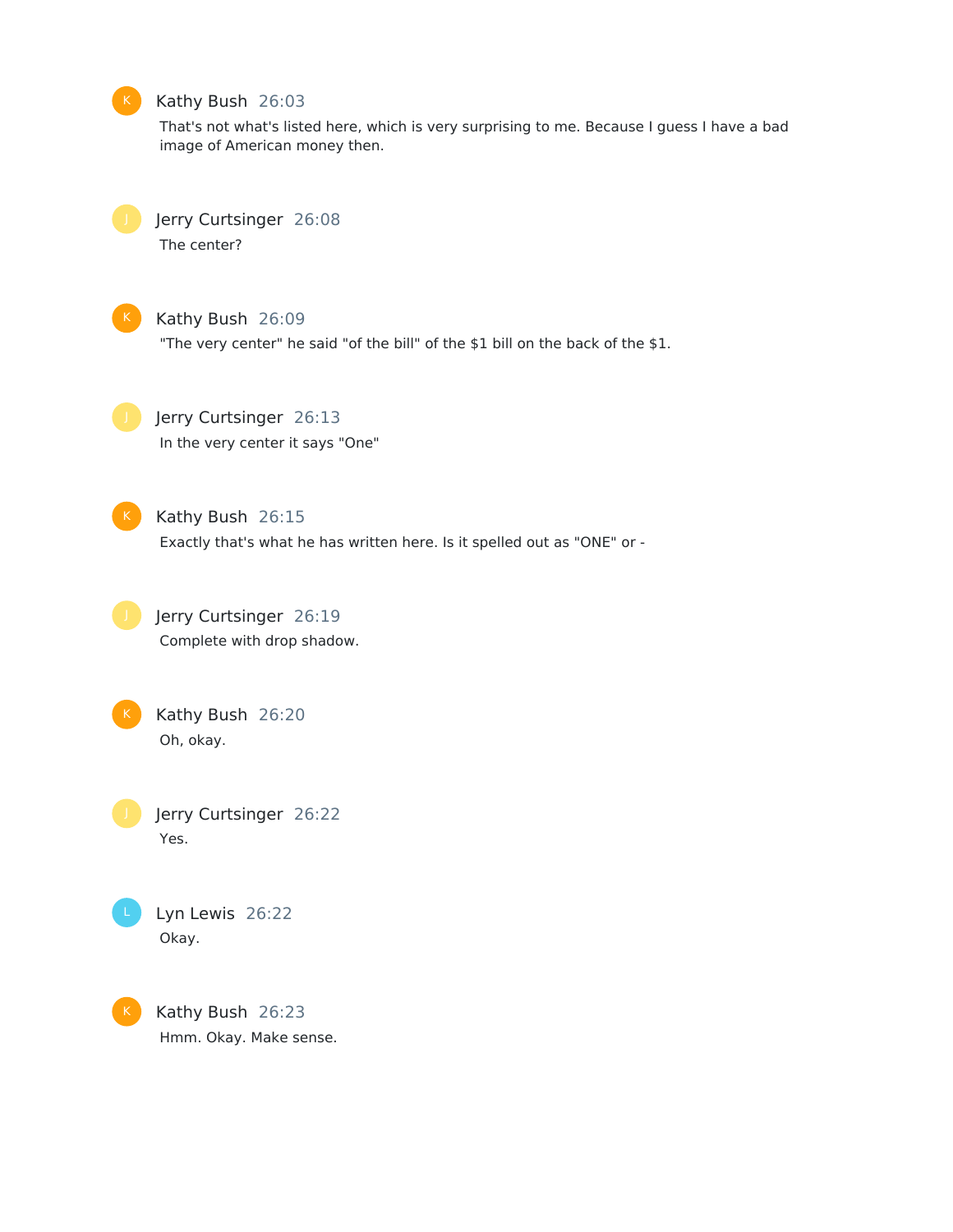

#### Barbara Bolz 26:27

I don't keep them long enough to examine them.



#### Jerry Curtsinger 26:30

Well, if you asked me about the back of a 20 or something; I'd have to ask somebody else, because I haven't seen one in a while.



#### Kathy Bush 26:35

I'm sure our faculty have a lot of ones in their wallet. Yeah. I'm gonna check this out, because I gotta go to Canada pick up a wedding gift this week. (End of show bell rings). Oh! They have nothing except people playing hockey on the Fiver. Let's stop here. And let me thank our panelists. Professor Bolz.



Barbara Bolz 26:51 You're welcome



Kathy Bush 26:52 Professor Curtsinger



K

Jerry Curtsinger 26:53 Loonies and toonies all around.

Kathy Bush 26:55 And our special guest Professor Lyn Lewis



Kathy Bush 26:58 We'd love to have you. Now this word.